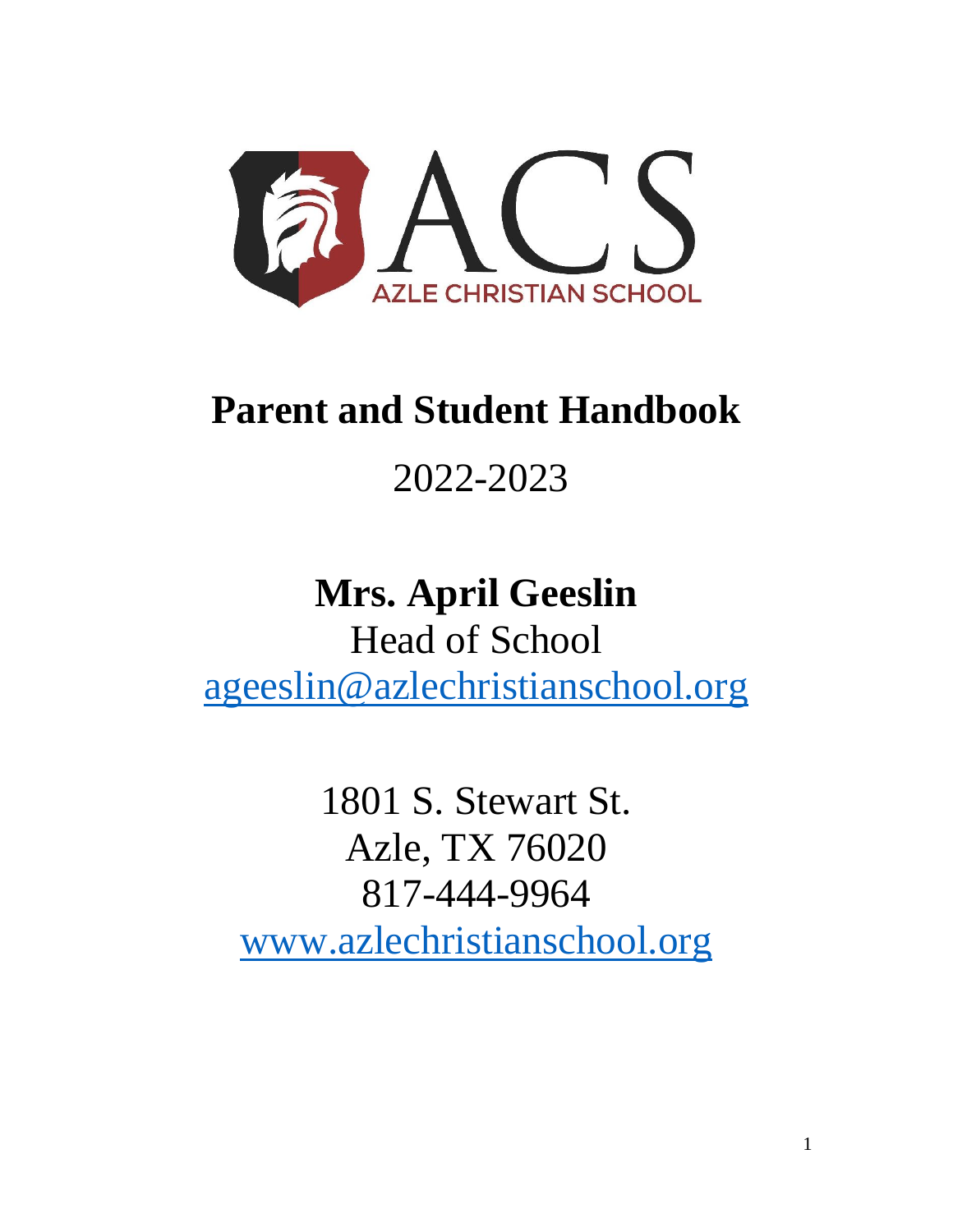# Table of Contents:

| <b>Subject</b>                        | Page           |
|---------------------------------------|----------------|
| <b>Mission</b>                        | 3              |
| Pledges                               | $\overline{4}$ |
| <b>Parent/Teacher Conferences</b>     | $\overline{4}$ |
| <b>Admissions</b>                     | $4 - 5$        |
| <b>Tuition/Fees</b>                   | $5 - 6$        |
| Fundraising                           | $6 - 7$        |
| <b>Dual Credit</b>                    | $7-9$          |
| <b>Graduation Requirements</b>        | $9-10$         |
| <b>Right of Access to Records</b>     | 10             |
| <b>Grading Procedures</b>             | $10 - 11$      |
| Testing                               | 12             |
| Health and Safety                     | $12 - 13$      |
| Dresscode                             | $14 - 16$      |
| Discipline                            | $16-18$        |
| <b>Illegal Substance Abuse Policy</b> | 18             |
| Social Media                          | 19-20          |
| Cell Phones/ Electronic Devices       | 20             |
| Internet                              | $20 - 22$      |
| Release of Students during hours      | 22             |
| <b>Tardy Policy</b>                   | 23             |
| <b>Early Dismissal Policy</b>         | 2.             |
| <b>Absence Policy</b>                 | $23 - 26$      |
| <b>After School Supervision</b>       | 25             |
| <b>School Lunch Policy</b>            | 26             |
| Damage to School Property             | 26             |
| <b>Visitors</b>                       | 26             |
| Volunteers                            | 26             |
| Policy on Homework/Make up Work       | 26-27          |
| Lost and Found                        | 27             |
| <b>Text Books</b>                     | 27             |
| <b>Child Abuse Reporting</b>          | 27-28          |
| <b>Resolution of Disagreements</b>    | 28             |
| Athletics                             | 28-29          |
| <b>Student Council</b>                | 29             |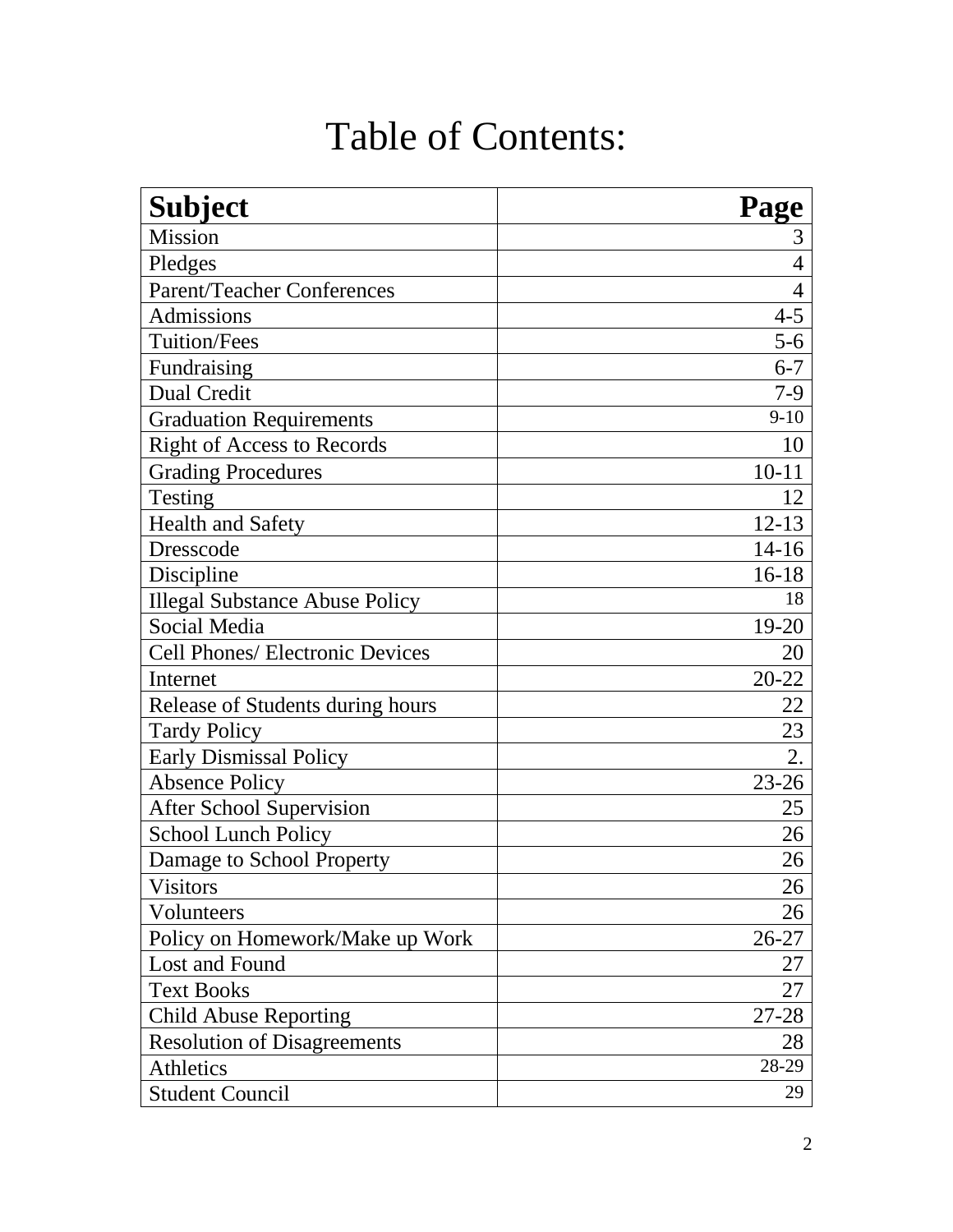| College '<br>Days | ъ. |
|-------------------|----|
|                   |    |

Azle Christian School reserves the right to modify the content of this handbook at any time.

# **Mission**

The mission of Azle Christian School is to educate, inspire and equip Christian disciples through academic and spiritual excellence; so they can impact our culture in a way that glorifies Jesus.

# **Standards to achieve our mission:**

- 1. To teach that the Bible is the inspired and the only infallible authoritative Word of God, thus developing an attitude of love toward it. (II Timothy 3:15)
- 2. To teach the basic doctrines of the Bible ( Titus2:1)
- 3. To teach the students to know and obey the will of God as revealed in the scripture, thus equipping the student to carry out God's will daily.
- 4. To impart an understanding of the Christian's place in the body of Christ, and its world wide mission, providing opportunities for the student's involvement in the task. (Eph 4:12; I Cor12:1-31; Matt 28: 19-20).
- 5. To teach Biblical character qualities and to provide the student with the opportunity to demonstrate and develop these qualities (I Sam 16:7; Gal 5:22-23.)
- 6. To encourage the student to develop the mind of Christ toward godliness. (Phil 2:5)
- 7. To encourage the student to develop self-discipline and responsibility from God's perspective (I Tim 4:7, Eph 6:1-3)
- 8. To teach the student how to study God's Word. (IITim2:15).
- 9. To teach the student the respect for and submission to authority from God's perspective (Rom 13:1-7; Heb 13:17; Eph 6:1-3).
- 10. To help the student develop a Christian world view by integrating life, and all studies with the Bible. (II Peter 1:3).
- 11. To teach the student to hide God's Word in their heart through memorization and meditation (Psalm 119:11; Psalm 1:1-3).
- 12. To help the student develop their self image as a unique individual created in the image of God to attain their fullest potential (Psalm 139:13-16).

# **Biblical Principles**

Azle Christian School strives for all students to obtain an education grounded in moral values. ACS uses a Bible based curriculum, which includes Scripture memory passages and references to God and Jesus Christ. All designed to help students develop moral character, a sense of accountability, and wisdom in their lives. Standards of personal conduct, school policies, and curriculum continue to build the students sense of responsibility and integrity.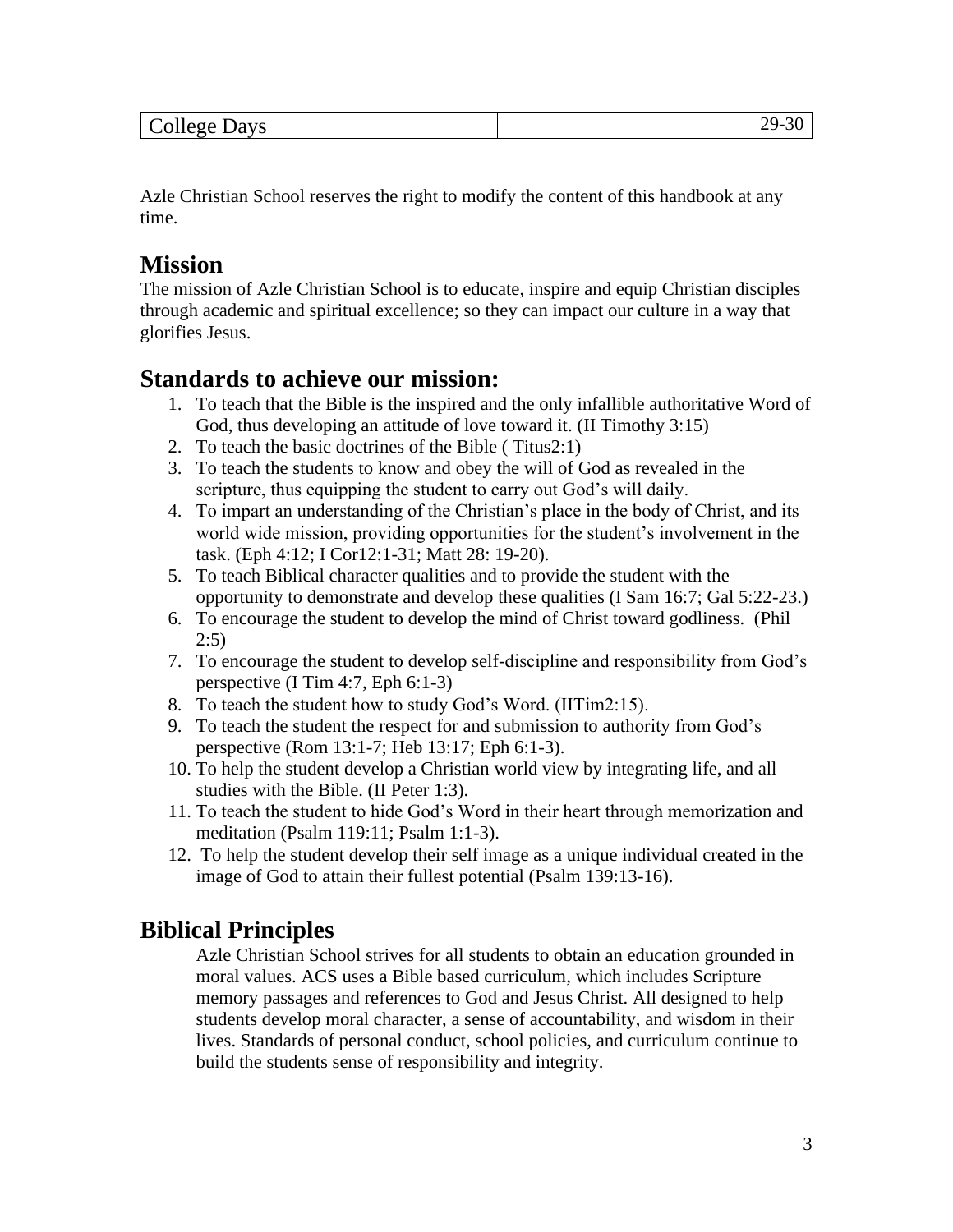### **Christian Leadership**

Students have Bible in their classroom every day except Wednesday when they have Chapel. Parents are encouraged and welcome to attend chapel.

### **Christian Americanism**

Christian Americanism places emphasis upon the greatness of America's heritage and the sacrifice of her heroes. The constitution guarantees liberties to educate in order to preserve freedom. We teach Biblical doctrines of self-discipline, respect to those in authority, and obedience to law, and love of God, flag, and country.

### **Pledge of allegiance to the American Flag**

I pledge allegiance to the flag of the United States of America, and to the republic for which it stands, one nation under God, indivisible with Liberty and justice for all.

# **Pledge of allegiance to the Christian Flag**

I pledge allegiance to the Christian flag, and to the Savior for whose kingdom it stands, one Savior, crucified, risen, and coming again, with life and liberty for all who believe.

### **Pledge of allegiance to the Bible**

I pledge allegiance to the Bible, God's Holy Word, I will make it a lamp unto my feet, and a light unto my path, and I will hide God's Words in my heart, that I might not sin against God.

# **Parental- Teacher Conferences**

Open communication with parents is desired and encouraged. Parents wishing a conference with a teacher should contact the teacher or call the school office to arrange a conference time. Teachers will contact parents by email or telephone requesting a conference should there be a need to discuss a student's work or conduct. Parents should not expect unscheduled conferences during the school day. Parent contact is required for all students who have an academic grade below 70 or a conduct grade of N or U on either progress reports or report cards.

# **ADMISSIONS**

# **Policy and Procedures**

Families interested in attending Azle Christian School must complete the following:

• Complete online application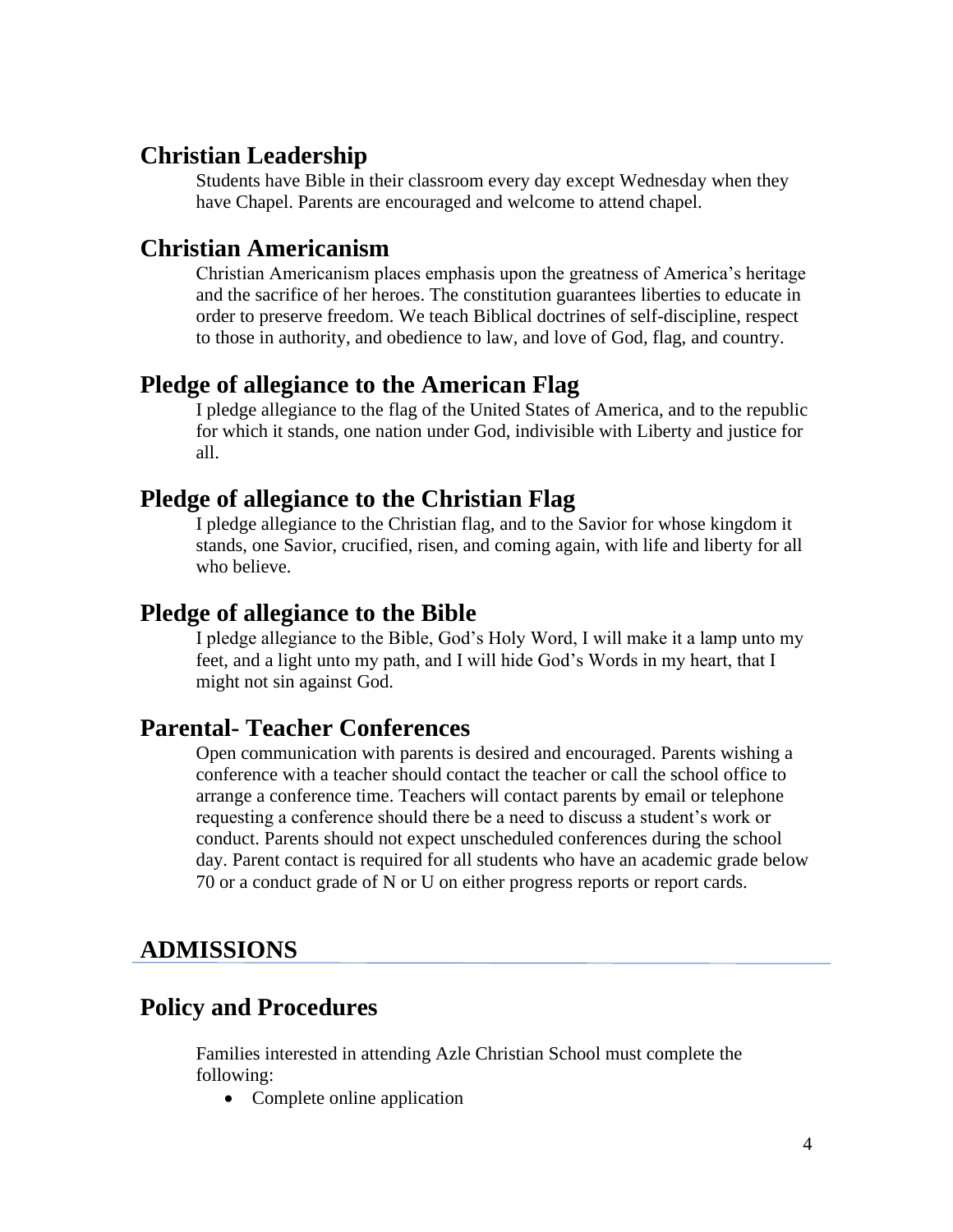- Submit required forms and documentation (Pastoral reference, shot records, previous school records, birth certificate, copies of parent's drivers license, etc)
- Schedule meeting with Principal
- Pay registration and legacy fee (upon acceptance)

Azle Christian School reserves the right to deny students or admit students on probationary status based upon the administrators' decision.

# **CHANGE OF ADDRESS**

Change of address, e-mail address, or telephone number should be reported to the school office as soon as the change is made. It is important that the office records contain the correct information at all times.

# **MARRIED STUDENTS**

Married students, or students who have been married, are not permitted to attend Azle Christian School.

# **Non-discriminatory Policy**

Azle Christian School admits qualified students of any race, color, religion, sex, handicap, and/or national or ethnic origin to all the rights, privileges, programs and activities generally accorded or made available to students at the school. The school does not discriminate on the basis of race, color, national and ethnic origin in administration of its educational policies, admission policies, financial aid and athletic activities and other school administered programs except where there are conflicts with specific religious tenets held by the institution and its controlling body.

# **TUITION AND FEES**

### **Registration fee**

Upon acceptance to Azle Christian School, the parent/guardian agrees to pay the registration fee to secure enrollment. **Once paid, this fee is non-refundable**.

### **Tuition**

Full tuition is due no later than May  $31<sup>st</sup>$  or payable in pre-arranged payment plans. Diplomas, transcripts and school records will not be released until financial contracts are paid in full.

#### **Withdrawal/Refunds**

The tuition contract o Azle Christian School is binding. After the contract is executed, the pay-or is obligated to pay the entire amount of the contract even if a student withdraws at any time before the end of the school year. While this may seem harsh, Azle Christian School is financially committed to provide an education for its students for the full school year. The withdrawal of a student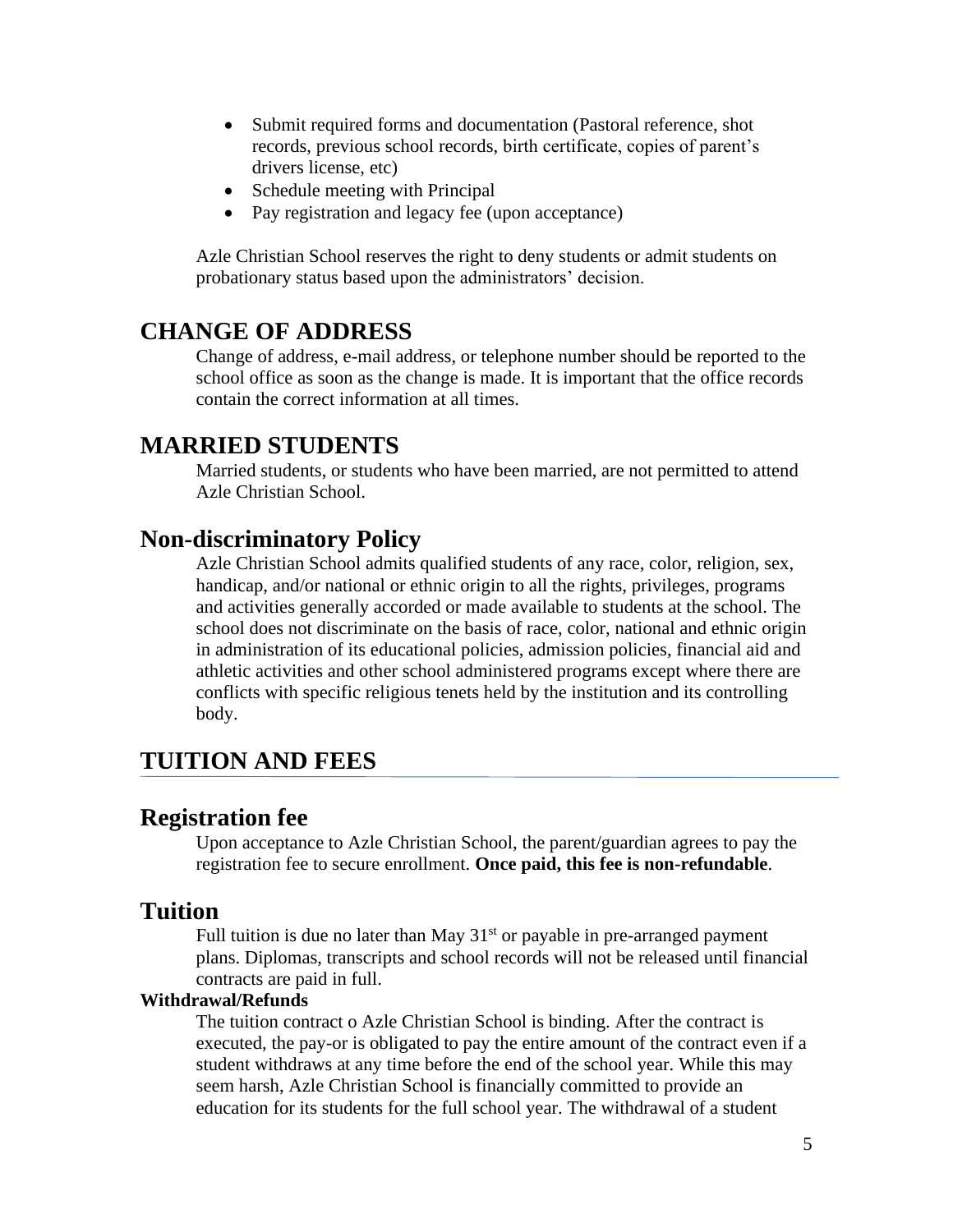does not alter that financial commitment which is based upon the tuition contract and all of the other contracts for students who are enrolled for the school year. The elder board will consider a null of contract in the following situations:

- 1. The student moves more than a 50-mile radius from Azle Christian School.
- 2. The school determines that the student is unable to meet the demands of Azle Christian School and needs services not provided by the school.
- 3. The student is unable to attend due to prolonged illness or injury.

In the circumstances described above, tuition will be refunded on a prorated basis. Registration fees and special activity fees will not be refunded.

#### **ACS Tuition breakdown**  $T$ TUTI $\Omega$

| TUITIUN:                                                             |        |
|----------------------------------------------------------------------|--------|
| Pre-Kindergarten & Kindergarten (No discount/multi)                  | \$5000 |
| $1st$ Grade – $12th$ Grade                                           | \$6000 |
|                                                                      |        |
| <b>FAMILIES W/MULTIPLE STUDENTS:</b>                                 |        |
| 1ST Child Full Discount                                              | \$6000 |
| $2^{ND}$ Child 5% Discount                                           | \$5700 |
| 3 <sup>RD</sup> Child 10% Discount                                   | \$5400 |
| 4 <sup>th</sup> Child 20% Discount                                   | \$4800 |
| No tuition more than 4 children per family (ex. Child $5&6$ is free) |        |
| <b>Registration Fee:</b>                                             |        |
| Returning Students (if paid by March 31)                             | \$300  |
| Returning Students (if paid after March 31)                          | \$350  |
| New Families w/Multiple Students:                                    |        |
| $1st$ Child Registration                                             | \$350  |
| <b>Each Additional Child</b>                                         | \$300  |
|                                                                      |        |

Tuition Discounts: (Cannot be combined with other discounts)

5% Discount If Paid in Full by August 1st 10% Discount for Active/Retired Military, Law Enforcement, Fire & Rescue 10% Discount for Fulltime Educators 30% Discount for Fulltime Ministry (Majority of Income must be from ministry)

# **FUNDRAISING**

ACS does not receive financial support for operating expenses from the state or other institutions and, unlike many private schools, operates almost exclusively on revenue from tuition and fees. In order to remain accessible for our families, we rely on fundraising to provide for many of the "extras" that our students enjoy.

ACS does one major, school wide fundraising event, the Crusader Walk. Each student must either fully participate in the fundraising raising \$100 for the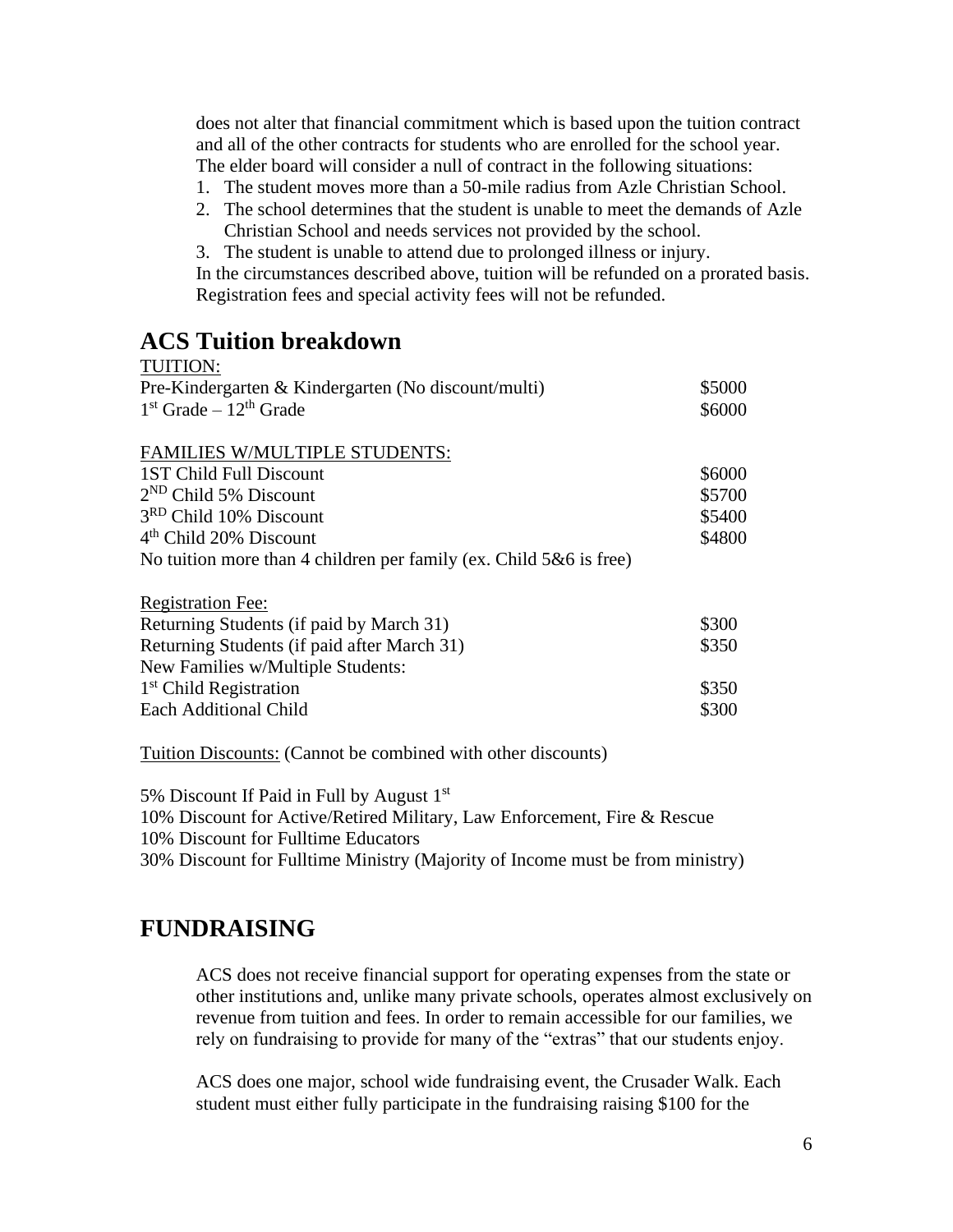Crusader Walk, or choose the fundraiser BUYOUT OPTION by adding \$100 to their registration fee.

Clubs, organizations, and classes may hold small fundraisers and collections during the year with administrative approval.

# **DUAL CREDIT**

#### **WHAT IS DUAL CREDIT?**

Dual credit is a process through which a student may earn high school credit for successfully completing a college course that provides advanced academic instruction beyond, or in greater depth than, the Texas Essential Knowledge and Skills (TEKS) for a corresponding high school course. The "dual credit" earned is college credit and high school credit for one course.

#### **WHY DUAL CREDIT?**

Dual credit provides several benefits to students:

- Earning college credits while in high school increases the likelihood that a student will complete high school and enroll in and persist in college.
- Rigorous and meaningful coursework in high school prepares the student for success in college.
- College credits earned in high school provide a way to earn a Performance Acknowledgment.
- A dual credit student leaves high school already having begun his/her post-secondary degree, leading to reduced college costs and eliminating duplication of effort for highly capable students.
- Students may complete their college degree earlier, leading to earlier entrance into the workforce, which benefits both students and the economy.

#### **WHO IS ELIGIBLE FOR DUAL CREDIT?**

To be eligible for dual credit, a student must:

- Obtain written permission from high school counselor or principal
- Apply, enroll and pay for classes at the college/university offering the course(s)
- Meet the entrance requirement of the college/university including the required placement exams
- Cumulative GPA of 3.25 or higher
- Satisfactory discipline record

Students receive high school credit for a dual credit course if they earn a grade of A, B, or C.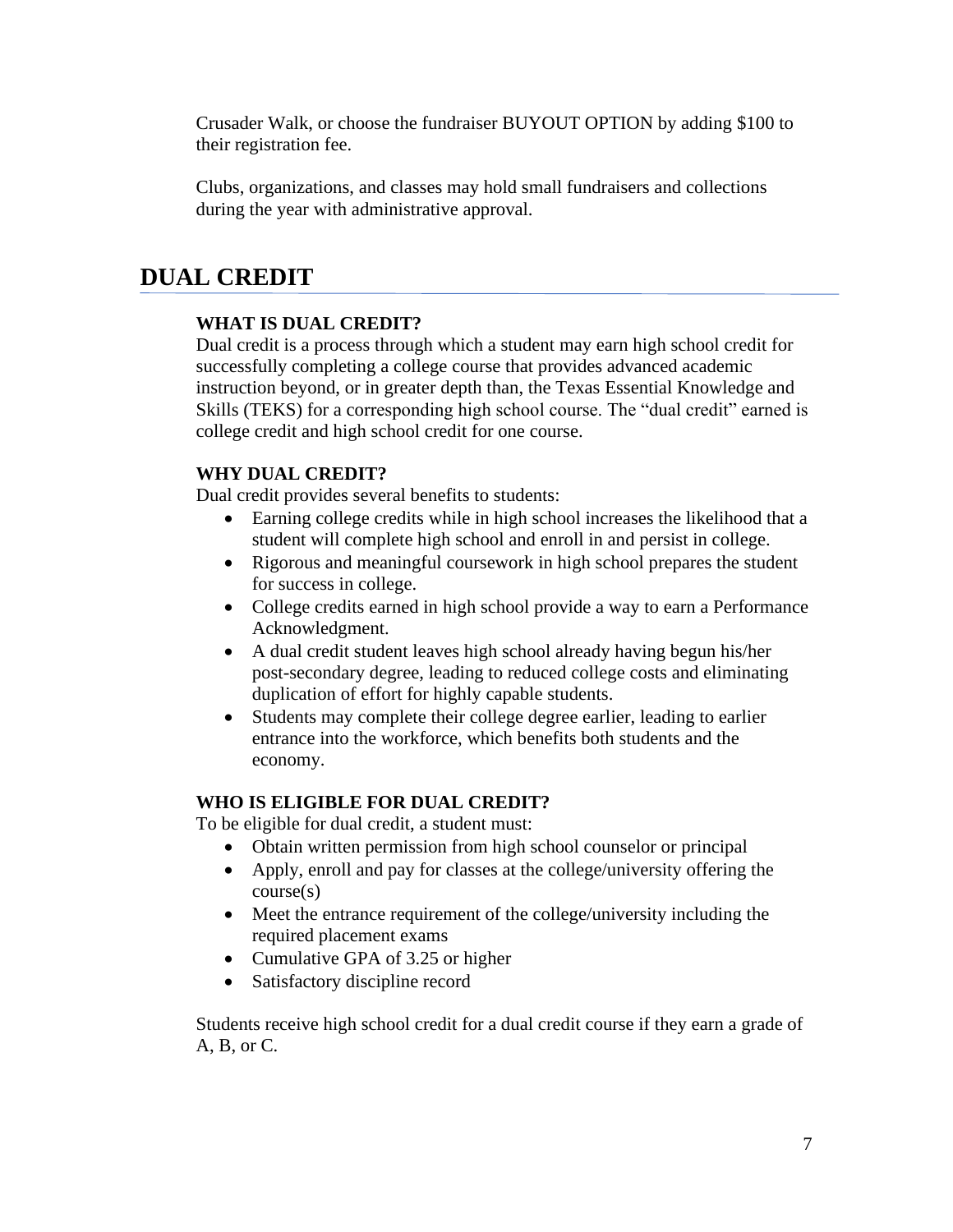If a student receives a D or F in a dual credit course, they will not receive high school credit and they will not be allowed to continue in the dual credit program for the remainder of high school.

To earn a Performance Acknowledgement, a student must earn an A or B in at least 12 hours of college courses.

All dual credit courses taken for high school credit will be recorded on the high school transcript as a pass/fail grade and will not be included in the GPA calculation.

Students should be aware that taking college classes concurrently while in high school results in the establishment of a collegiate academic record and students earn a college grade point average. Students must submit an official college transcript to any institution where admission is sought.

If a student is not being successful in a dual credit course, they may choose to drop that course with a "W" instead of failing the course. There is a deadline that must be met. Student will be notified of that deadline at the beginning of each semester by the college. It will be their responsibility to meet with their college counselor to initiate the drop.

#### **ENROLLMENT AT WEATHERFORD COLLEGE**

Students who are interested in taking dual credit classes from Weatherford College must meet these entrance requirements:

- Apply for admission to TCC online at [www.applytexas.org](http://www.applytexas.org/)
- Complete Pre-Assessment Activity prior to TSI testing
- Meet TSI eligibility requirements (See chart below to see if you qualify for TSI exemptions)
- Complete a Substitute From W-9S: Request for Student's Taxpayer Identification Number
- Complete an Early Admission Application Form
- Provide an up-to-date transcript of high school work

|                            | Course |                    |                   |                                   |
|----------------------------|--------|--------------------|-------------------|-----------------------------------|
| <b>Weatherford College</b> | Code   | # of Coll. Credits |                   | H.S. Equivalent # of H.S. Credits |
| <b>ENGL</b>                | 1301   | 1                  | <b>ENGL1</b>      | 0.5 CREDIT                        |
| <b>ENGL</b>                | 1302   |                    | ENGL <sub>1</sub> | 0.5 CREDIT                        |
| <b>GOVT</b>                | 2305   |                    | <b>GOVT</b>       | 0.5 CREDIT                        |
| <b>ECONOMICS</b>           | 2301   |                    | <b>ECONOMICS</b>  | 0.5 CREDIT                        |
| <b>HIST</b>                | 1301   |                    | <b>US HISTORY</b> | 0.5 CREDIT                        |
| <b>HIST</b>                | 1302   |                    | <b>US HISTORY</b> | 0.5 CREDIT                        |
| <b>MATH</b>                | 1314   |                    | <b>ALGEBRA</b>    | 0.5 CREDIT                        |
|                            |        |                    |                   |                                   |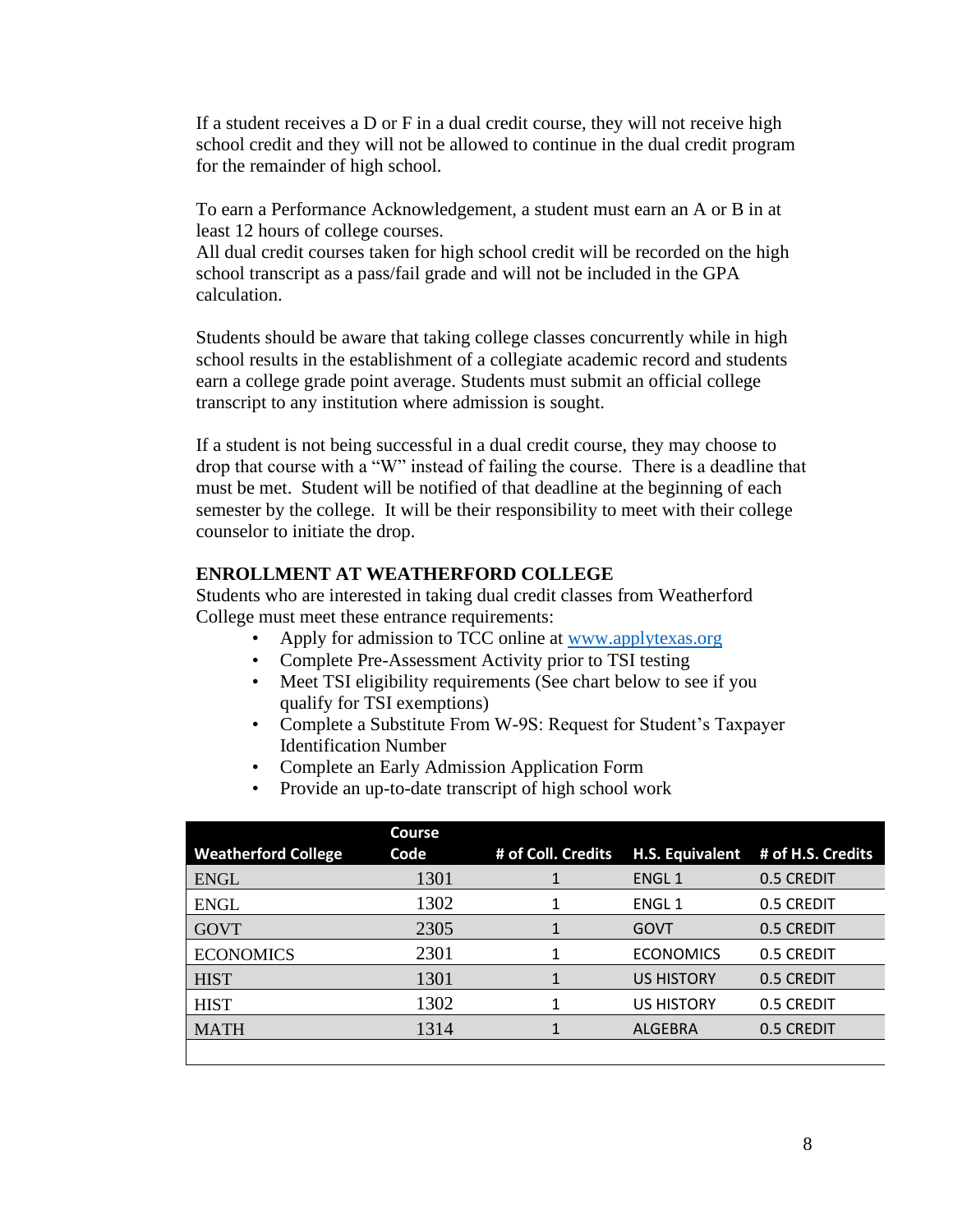#### **ENROLLMENT AT TARRANT COUNTY COLLEGE**

Students who are interested in taking dual credit classes from Tarrant County College must meet these entrance requirements:

- Apply for admission to TCC online at [www.applytexas.org](http://www.applytexas.org/)
- Complete Pre-Assessment Activity prior to TSI testing
- Meet TSI eligibility requirements (See chart below to see if you qualify for TSI exemptions)
- Complete the Online Readiness Test Assessment for enrollment in an online course (http://tccd.readi.info)
- Provide an up-to-date transcript of high school work
- Complete a TCC High School Enrollment form

#### **DUAL CREDIT TEST SCORE EXEMPTIONS:**

A student may be classified as TSI exempt based on the achievement of the scores listed below:

| SAT                     |        |                         |  |
|-------------------------|--------|-------------------------|--|
| <b>Combined Score</b>   | ' 070- | <b>Combined Score</b>   |  |
| Math                    | 500    | Math                    |  |
| <b>Critical Reading</b> | 500    | <b>Critical Reading</b> |  |

#### **TSI ASSESSMENT COLLEGE READINESS STANDARDS:**

A student who is not TSI exempt based on SAT or ACT may be classified as having met the requirements of the Texas Success Initiative (TSI) based on the achievement of the scores listed below:

| Math    | 350                                                                       |
|---------|---------------------------------------------------------------------------|
| Reading | 351                                                                       |
| Writing | Essay score of 5 OR Essay score of 4 with multiple choice score<br>of 363 |

# **GRADUATION REQUIREMENTS**

Azle Christian School has adopted the Texas Education policy changes for graduation requirements. To graduate from ACS, students must complete a minimum of 28 credits.

| <b>Credits</b> | <b>Courses</b>                                              |
|----------------|-------------------------------------------------------------|
|                | <b>Bible</b>                                                |
|                | <b>English</b> (English I, II, III, IV)                     |
|                | Math (Algebra I, Geometry, Algebra II, Pre-Cal)             |
|                | <b>Science</b> (Biology I and II, Chemistry, Other Science) |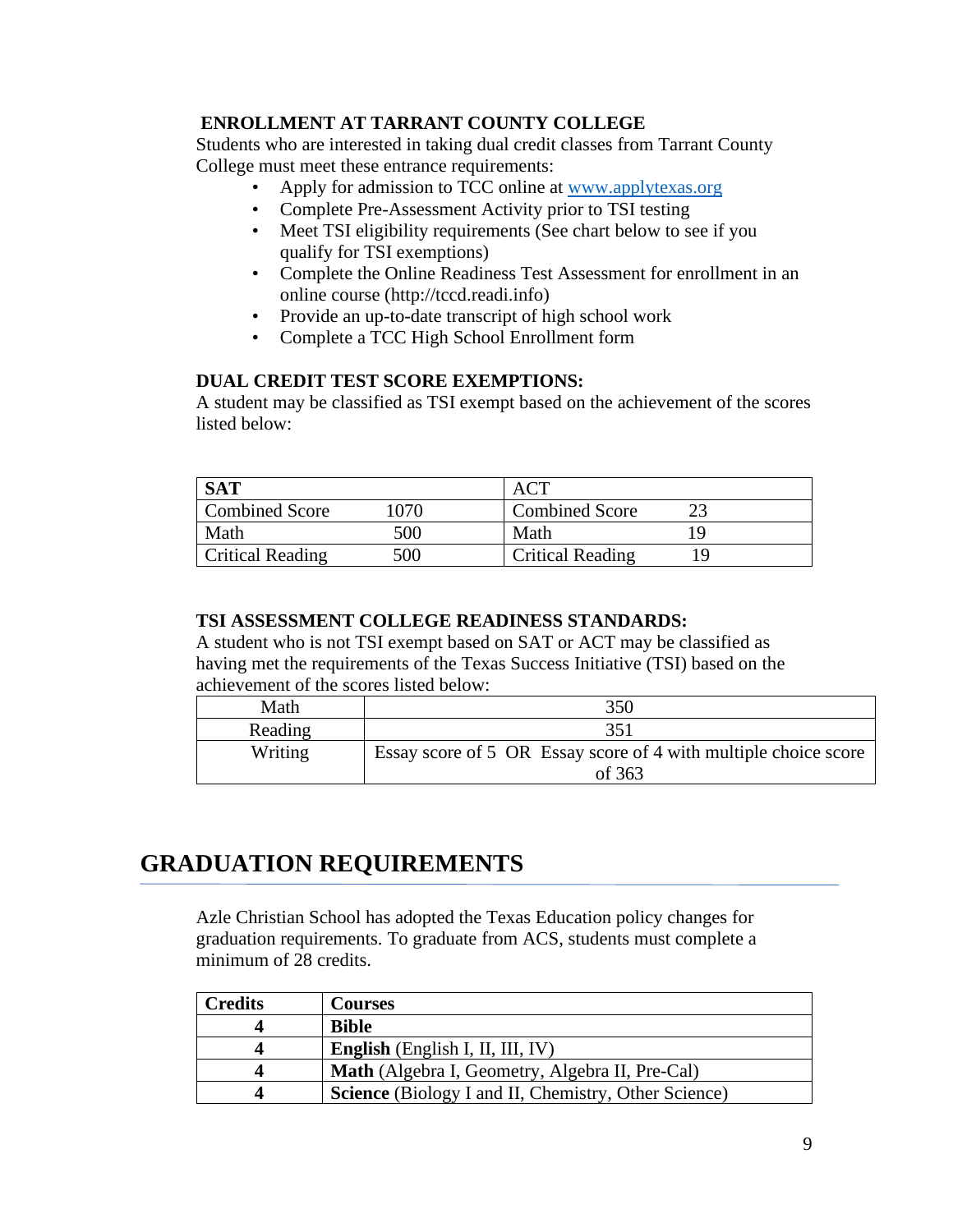|               | Social Studies (US history, Government/Economics, World |
|---------------|---------------------------------------------------------|
|               | History, World Geography)                               |
|               | <b>Physical Education</b>                               |
|               | Foreign language (same language)                        |
|               | <b>Fine Arts</b>                                        |
|               | <b>Technology</b>                                       |
| $\frac{1}{2}$ | <b>Speech</b>                                           |
| $\frac{1}{2}$ | <b>Teen Leadership</b>                                  |
| $\frac{1}{2}$ | <b>Health</b>                                           |
|               | <b>Electives</b>                                        |

**Multidisciplinary Endorsement: All ACS graduates completing our standard graduation program will earn the Multidisciplinary Endorsement.** 

**Students must attend the full year for both 11th grade and 12th grade to be eligible for ACS Valedictorian and Salutatorian.**

**Students must have a minimum of a 3.75 GPA in order to be eligible for Valedictorian and/or Salutatorian.** 

# **Academic Standards**

Students must be able to maintain a minimum level of work of 70 or above in all courses to which they are assigned. A student will be restricted from participation in competitive team sports or co-curricular activities if he/she receives a grade below 70 in any subject area, an incomplete or an N or U in conduct on a progress report or report card.

# **RIGHT OF ACCESS TO RECORDS**

The Buckley Amendment of the Family Educational Rights and Privacy Act grants the right of access to educational records. Access must be granted within forty-five days of a parent's/guardian's written request, and this request must be submitted to the Principal. Available records include grades, evaluations, and standardized test results. Parents/Guardians may request that their student's records be released to persons and institutions outside of Azle Christian School.

# **GRADING PROCEDURES**

Each grading period will consist of a minimum of 10 grades. Students may be asked to complete and/or correct work that may be required to ensure student learning without a grade being given.

#### **Progress Reports**

Progress reports will occur during the  $3<sup>rd</sup>$  week of each grading period (a minimum of 4 grades). At this time, students may either be placed or removed from academic probation at the administrator's discretion.

#### **Late Work**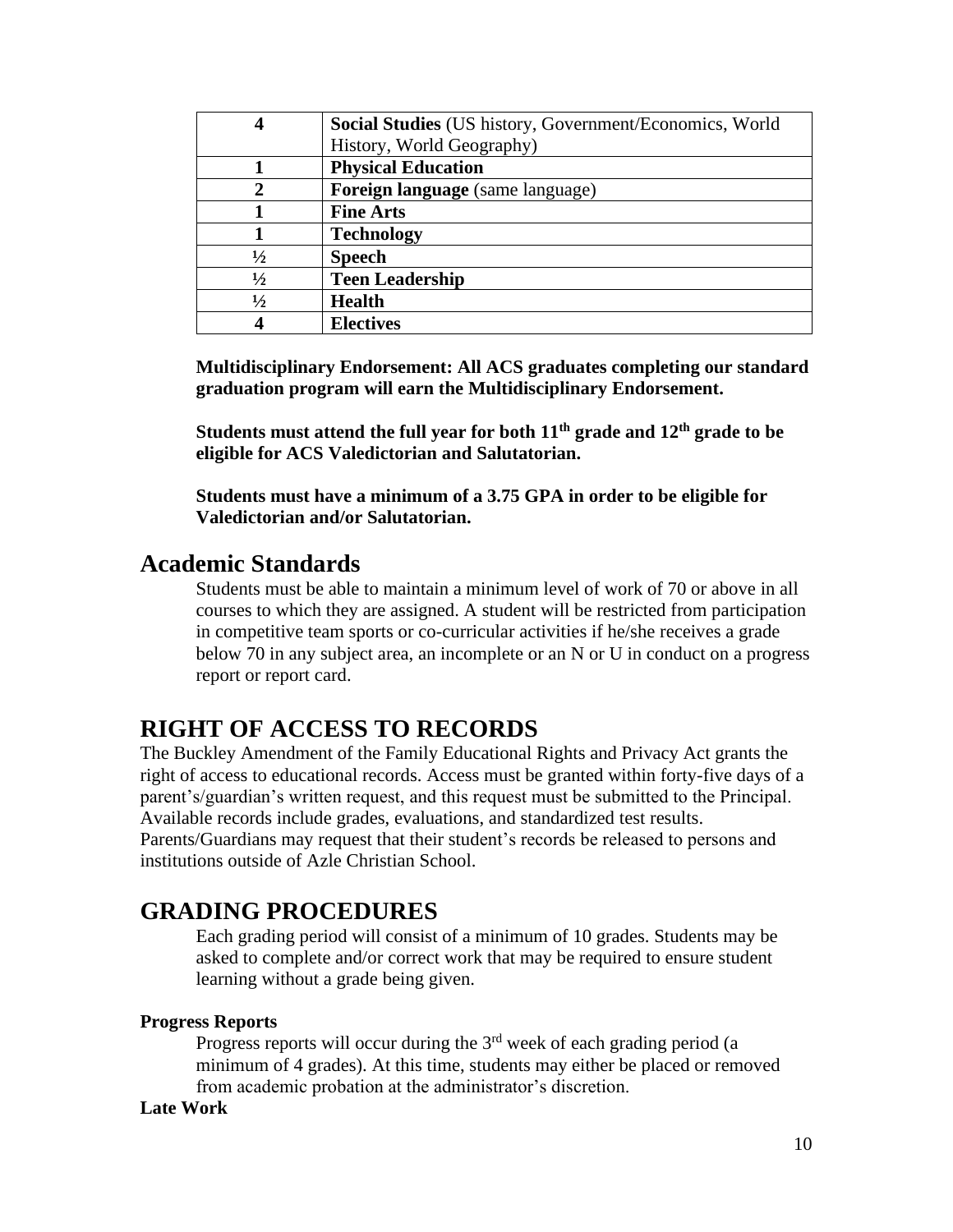Late work will receive a 10 point deduction per day for the first three days. On the fourth day, students will receive a zero and may still be required by the teacher to make up the missing work. If students fail to meet established timelines and expectations for assignments in a responsible manner, it may also be reflected within the student's citizenship marks at the teacher's discretion.

#### **Incomplete Grades**

If a student's grade is incomplete at the end of the six-weeks, there is a two week limit from the last day of the grading period to remove the incomplete. If the work is not completed within that period, the teacher will determine a grade to be recorded. The same rule will apply with unit averages. No incomplete grades will be recorded at the end of the school year. The teacher will determine a final grade before grades are recorded and sent to parents/guardians.

#### **"A" Honor Roll**

Students may qualify by maintaining an "A" average (90 or above) in all classes. Any "N" or "U" in conduct will cause a student to be excluded from this Honor Roll.

#### **"A & B" Honor Roll**

Students may qualify by maintaining a "B" average (80-89) in all classes. Any "N" or "U" in conduct will cause a student to be excluded from this Honor Roll.

#### **Academic Probation**

A student who is currently enrolled at Azle Christian School will be placed on Academic Probation if he/she receives three grades below 70 for any grading period. If such grades recur at the conclusion of the subsequent grading period, he/she may be dismissed from Azle Christian School. After a student's average at the conclusion of a grading period is improved, he/she will be removed from Academic Probation.

A student placed on Academic Probation may be prohibited from participating in school-sponsored activities at the discretion of the Principal.

If a student is dismissed after failing to improve grades following his/her placement on Academic Probation, he/she may reapply to Azle Christian School after one academic year.

A student who is admitted to Azle Christian School on probationary status must maintain a 70 average in each class. If a grade below 70 occurs for any six-week grading period, he/she may be dismissed from Azle Christian School.

#### **EXEMPTION FROM SEMESTER TESTS**

High School Students may be exempt from semester tests for the following: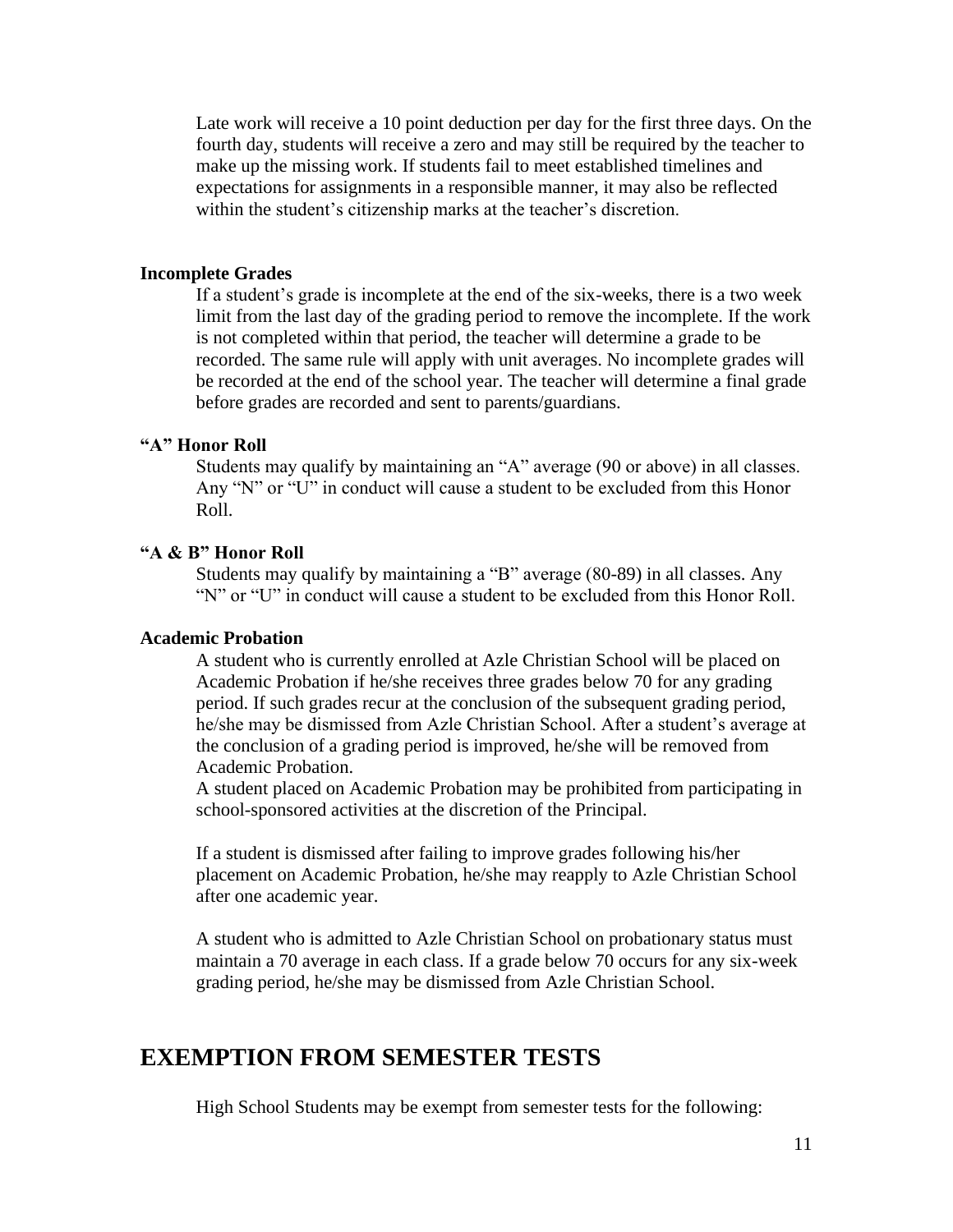3 excused absents= A 2 excused absents= B 1 excused absents= C

SAME DAY HEALTHCARE: If you leave school for a doctor/dentist appointment and return to school the same day; bring a note from your appointment in order to not be counted absent. Notes must be brought in on the day of the appointment.

# **TESTING**

#### PSAT®

The PSAT® is administered each year to all eighth, ninth, tenth and eleventh grade students. It tests the same skills and knowledge as the SAT®- at an appropriate grade level.

SAT® and ACT

Completion of the Scholastic Aptitude Test (SAT) or the American College Test (ACT) is required for graduation at ACS and by many universities for admission. Information is available from the school administrator. Registration must be completed by students and their families online.

TSI (Texas Success Initiative)

Azle Christian School partners with the Tarrant County College (TCC) system. TCC officials will administer the TSI (Texas Success Initiative) to senior students who are not yet exempt through their SAT or ACT scores. ACS will use this test to measure students' college readiness. The needs of each individual student will be evaluated by the school leadership team. The testing is administered on the TCC-NW campus, free of charge, with immediate results. Academic advisors will be present to help students understand the meaning of their test results. These test scores can be used for course placement in any state college or university in Texas, and in some out-of-state institutions of higher education.

# **HEALTH AND SAFETY**

Minor first aid will be administered by school personnel. ACS does not have a school nurse on staff. As necessary, the emergency services of the Azle Fire Department will be contacted. Parents are required to sign a form authorizing emergency care that identifies the physician and hospital preferred in the event that the parents cannot be reached.

# **Medical Information**

Each year parents/guardians are asked to complete an emergency care form that includes a place for parental consent for school officials to obtain medical treatment for the student. Other information that may be required in case of emergency should be provided and updated by the parents/guardians as necessary.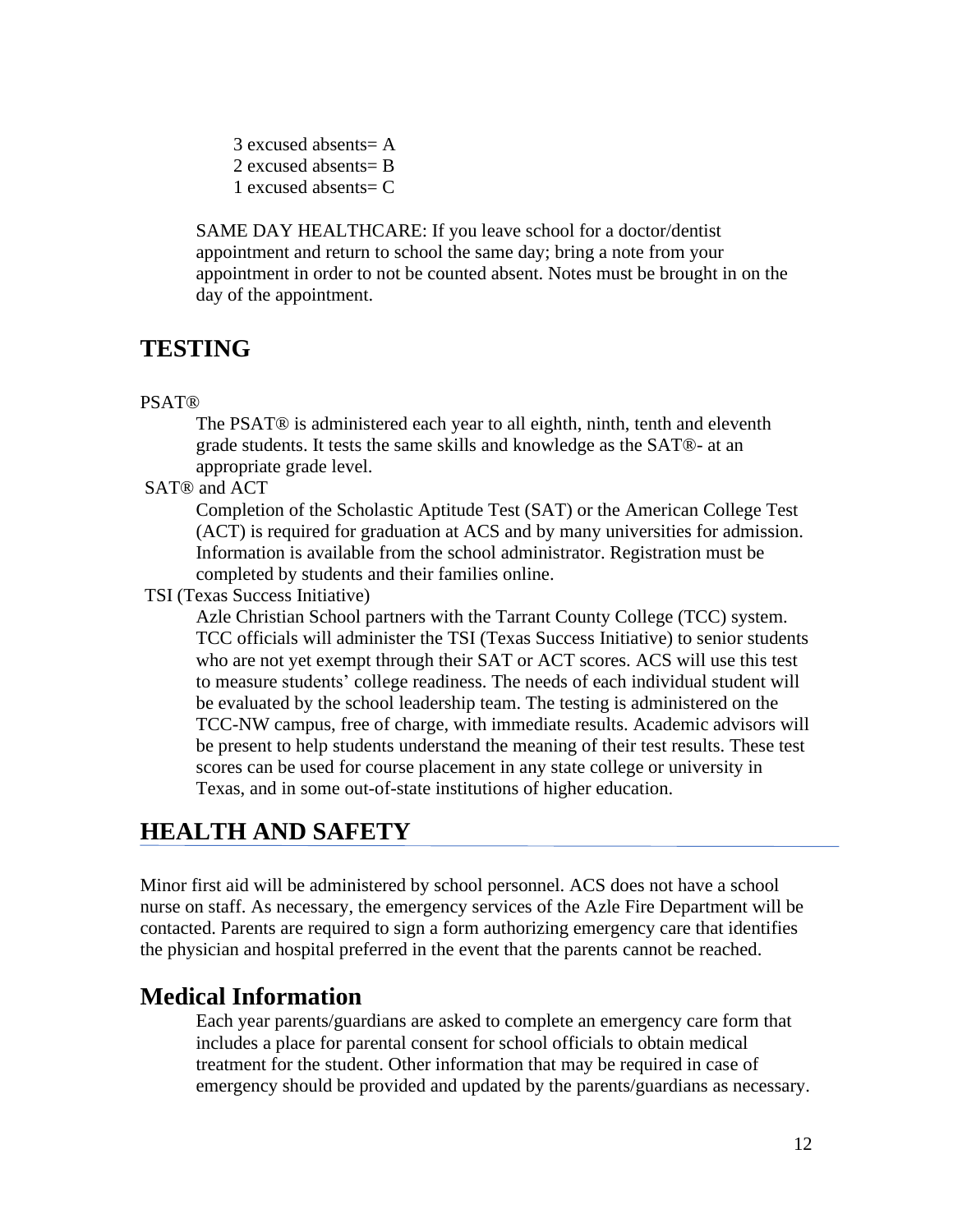# **Immunization Policy**

In order to ensure the health of all our students, it is critical that each student receive proper immunizations required by law. If at any point during the year it is determined that a student is in need of an immunization, he/she will be unable to attend school until it is administered. Families who do not immunize their children must have an immunization exemption affidavit on file. For more information visit:<https://dshs.texas.gov/immunize/school/exemptions.aspx>

### **Medication Policy**

The designated personnel shall administer all medication to the student as stated by the parents and physician.

All medication from home must be turned into the office in the original container with all necessary forms completed and signed by a parent/guardian including instructions for dispensing. Parent/guardians are required to provide all over-thecounter medication with the appropriate forms.

Medication not picked up at the end of the school year will be destroyed per Health Services Procedures.

#### **INFECTIOUS DISEASES**

Upon having the following diseases, a student must have a written consent from either a physician or the Health Dept. to return to school, or be subject to school office approval for re-admittance:

- 1. Chicken Pox
- 2. Pinworms
- 3. Measles
- 4. Mumps
- 5. Head Lice
- 6. Ringworms
- 7. Pneumonia
- 8. Whooping Cough
- 9. Pink Eye

### **BAD WEATHER**

In the event of bad weather tune into the following television stations:

Channel 4

Channel 5

Announcements should be made by 6:00 a.m when possible. Parents will also receive an email through GRADELINK.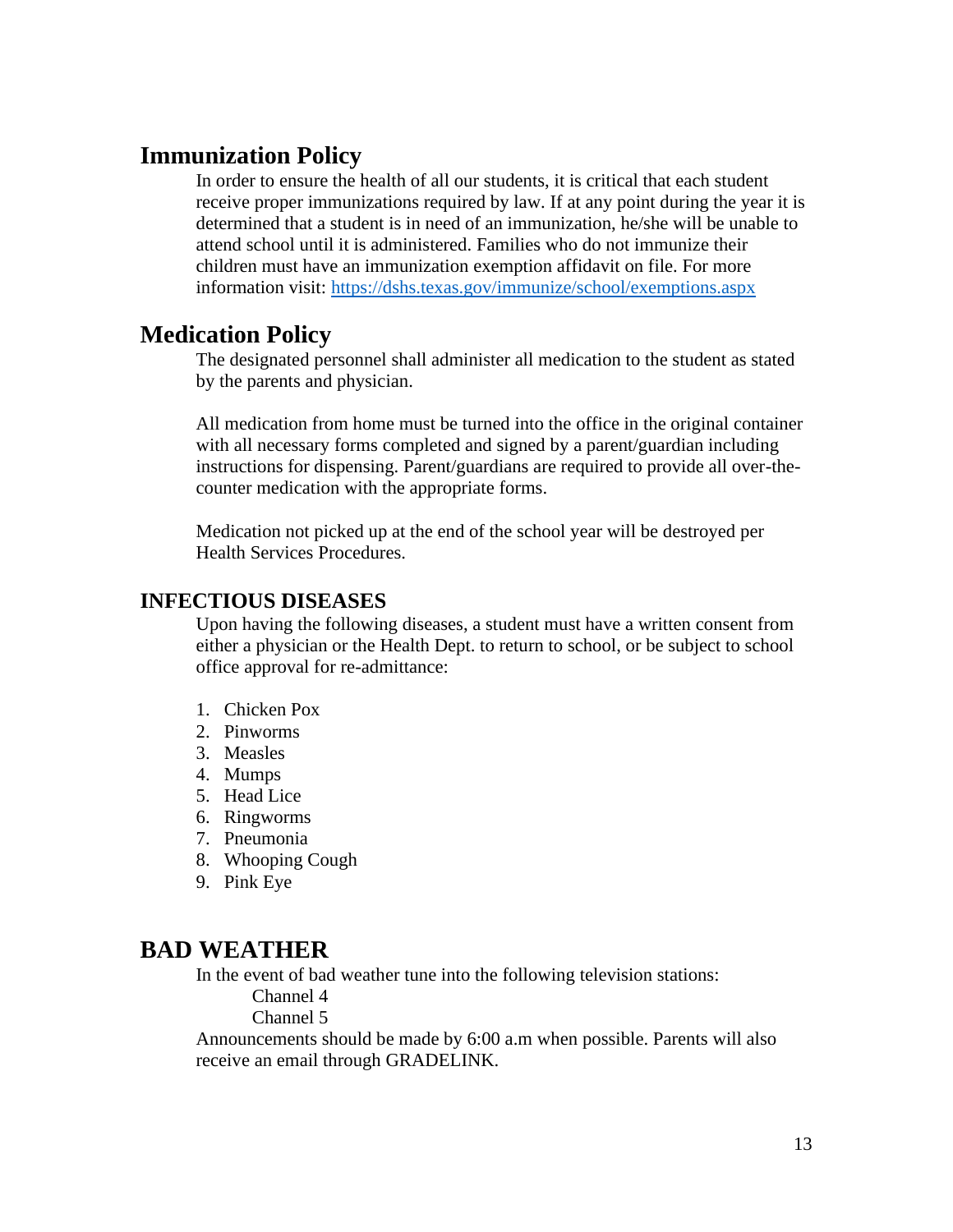# **DRILLS**

Students, teachers, and other employees shall participate in drills of emergency procedures for intruders, tornadoes and fire. When the alarm is sounded, students must follow the direction of the teacher quickly and in an orderly fashion. Instructions for these drills will be discussed by each teacher.

# **FIELD TRIPS**

Field trips pertinent to instructional objectives will be conducted for various classes during the year. Emergency Medical Release forms will accompany students on all field trips.

# **DRESS CODE**

Azle Christian School has adopted a uniform dress code. Student's dress must be modest and appropriate at all times. Guidelines that apply to the wearing of the uniforms and/or other clothing for school, school events and games and free-dress days follow:

- Attire that displays inappropriate messages will not be allowed.
- ACS Spirit Shirts may be worn on Friday's.
- No clothing is to be worn that can be deemed "immodest" in appearance.
- Tank tops are only permitted during athletic practices.
- No exposed midriff.
- Sleeveless tops are not permitted for girls or boys.
- ACS Hoodies are only allowed to be worn during casual dress days and Fridays.
- All students must have their shirts tucked in.
	- o Prek-1<sup>st</sup> students are not required to tuck in their shirts or wear a belt
- Girls' polo shirts are not to be left partially unbuttoned to reveal the undershirt underneath. No cleavage shall be revealed.
- Skirts, dresses and shorts are to be **no more than four inches from the floor in a kneeling position,** and neat and modest in appearance.
- No inappropriate shorts, including but not limited to; bike shorts, boxer shorts, cut-offs, wind shorts and shorts worn over tights or warm ups.
- Saggy/baggy pants or jeans are not tolerated.
- No sunglasses or hats of any kind will be worn in academic buildings.
- Clothing or accessories are not to be worn that drawn inappropriate attention to the student or deter from learning environment. Small earrings and necklaces are permitted.
- Shoes, that are appropriate for school, are to be worn at all times. No house shoes or house type shoes. No shoes with wheels or discs. No cleats inside the academic buildings.

**\*\*\*Once a student receives three dress code violations that student will be required to wear khaki pants and a red polo for the remainder of the semester or for a grading period, whichever is a longer duration (at the discretion of the principal).**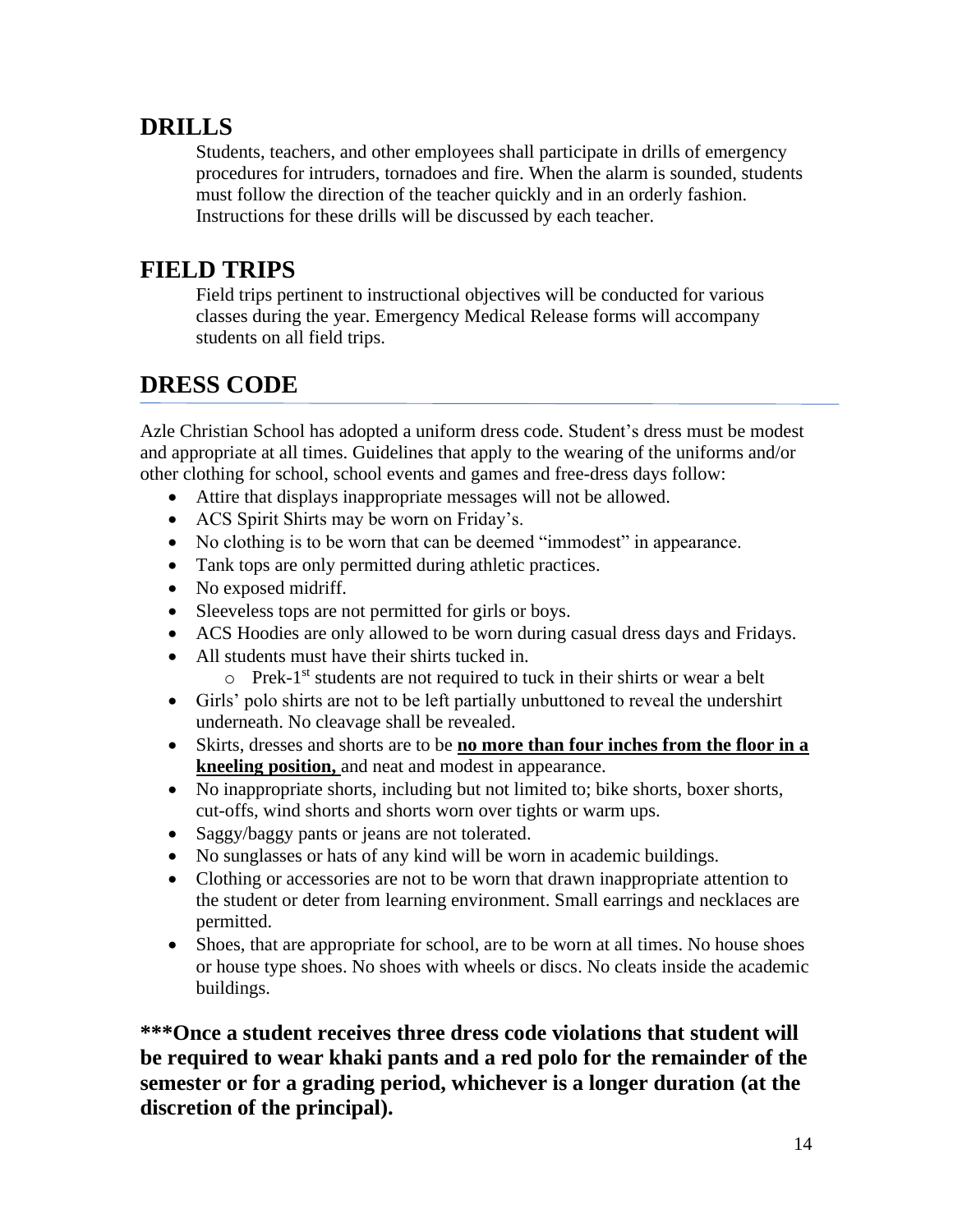Guidelines that apply to grooming are:

- Hair should be neatly cut and kept. Extreme hairstyles in cut and/or color (shaved designs, unnatural appearances, etc.) are not permitted.
- Male students, in grades up to  $11<sup>th</sup>$  grade, shall not have facial hair and/or earrings. Male students in the  $12<sup>th</sup>$  grade may have facial hair but must maintain the following guidelines:
	- o Neatly groomed in appearance
	- o Beard may not extend down the neck
	- o Staff and administrators have final say in what is considered "acceptable".
	- o This privilege can be revoked at any time.
- Tattoos must be covered at all times (including all school events).
- No body piercing jewelry will be visible with the exception of earrings for girls.
- Final determination of acceptable dress and grooming rests with the principal.

# **WEDNESDAY CHAPEL**

#### **\*The following attire is to be worn on Chapel days only\***

Boys: Button up dress shirts and khaki, black, gray or navy slacks. Dress slacks must have a belt. Shirt must be tucked in. Dress shirts may be any color/pattern and long or short sleeve is permitted. Belts are required for male students in grades  $2<sup>nd</sup>$ -12<sup>th</sup>.

Girls: Dresses and skirts must be no more than four inches from the floor in a kneeling position. Leggings or related items are permitted but must be covered to the knee by a skirt or dress. They are not to be skintight. Girls are not required to wear a belt on chapel days.

Nice Dresses or skirt and blouse your choice of color. No sleeveless dresses or skirts without a jacket. Blouses will not be low cut or off the shoulder.

# **DRESS CODE FOR ALL DAYS EXCEPT WEDNESDAY**

Boys:

Shirt: Solid red, black, gray or white Polo shirt must be worn on Monday,

Tuesday and Thursday. ACS spirit shirts or polo are permitted to be worn on Friday.

Pants: Navy, Khaki, Gray or Black pants or jeans

Navy, Khaki, Gray, blue jean, or black shorts.

 Shorts to the knees when kneeling (no basketball shorts. All pants/shorts must have belt loops so that students remain in dresscode. No holes in pants.

Shoes: Dress shoes, boots, or tennis shoes

Jacket: ACS zip up jackets, Letterman jackets and ACS ¾ zip pullovers may be worn daily. No other jackets are permitted. Polos must be worn under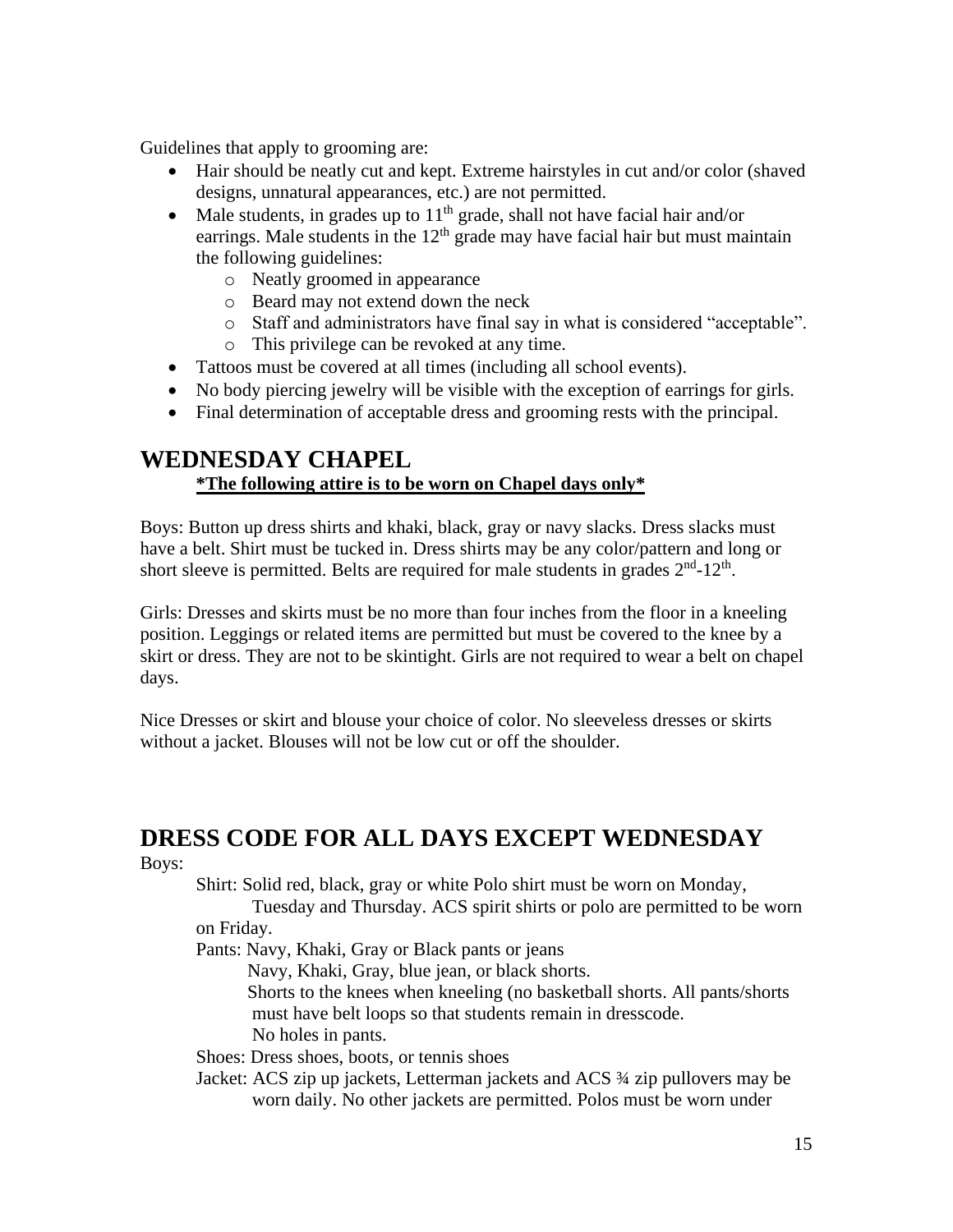jackets and pullovers on Monday, Tuesday and Thursday. ACS hoodies are only permitted on Fridays and casual dress days. Belts are required every day except Friday.

Girls:

| Shirt: Shirt: Solid red, black, gray or white Polo shirt must be worn on Monday,   |
|------------------------------------------------------------------------------------|
| Tuesday and Thursday. ACS spirit shirts may be worn on Friday.                     |
| Pants: Navy, Khaki, Gray, blue jean, black dress pants, or capri pants. Navy,      |
| khaki, gray and blue jean shorts. No holes in pants.                               |
| Skirts: Khaki, black, navy or blue jean skirts and shorts but must be no more than |
| four inches from the floor in a kneeling position.                                 |
| Shoes: Dress shoes, tennis shoes, boots or sandals                                 |
| Jacket: ACS zip up jackets, Letterman jackets and ACS 34 zip pullovers may be      |
| worn daily. No other jackets are permitted. Polos must be worn under               |
| jackets and pullovers on Monday, Tuesday and Thursday. ACS hoodies                 |
| are only permitted on Fridays and casual dress days.                               |
| Belts are required every day except Friday.                                        |

Girls may wear khaki or navy uniform dresses or solid color polo dresses in red, black, white or gray only. Leggings worn as pants without a skirt or dress over is not permitted.

### **DISCIPLINE**

#### **Student Conduct**

Azle Christian School is dedicated to providing an environment that focuses on Christ. It is expected that students will conduct themselves in ways which will honor Christ and will reflect positively on the school at all times. All students and parents/guardians understand that Azle Christian School reserves the right to discipline, suspend, or expel any student based upon conduct which occurs either on or off campus, whether at school sponsored events or otherwise.

Azle Christian School expects students to maintain Christian standards of courtesy, kindness, mortality and honesty. Students are expected to refrain from profanity, indecent language, gambling, cheating, sexual immorality, stealing, the use of any kind tobacco, drugs, alcohol or pornographic materials, and from participation in any unlawful, violent or destructive acts. Students are to comply with these standards of conduct at all times.

These standards are a joint agreement between the student, parents/guardians and the school. All parties agree that both the school and the parents/guardians will enforce these standards of conduct while the student is enrolled/associated with Azle Christian School both during the school year and otherwise.

Students are accepted to follow these guidelines: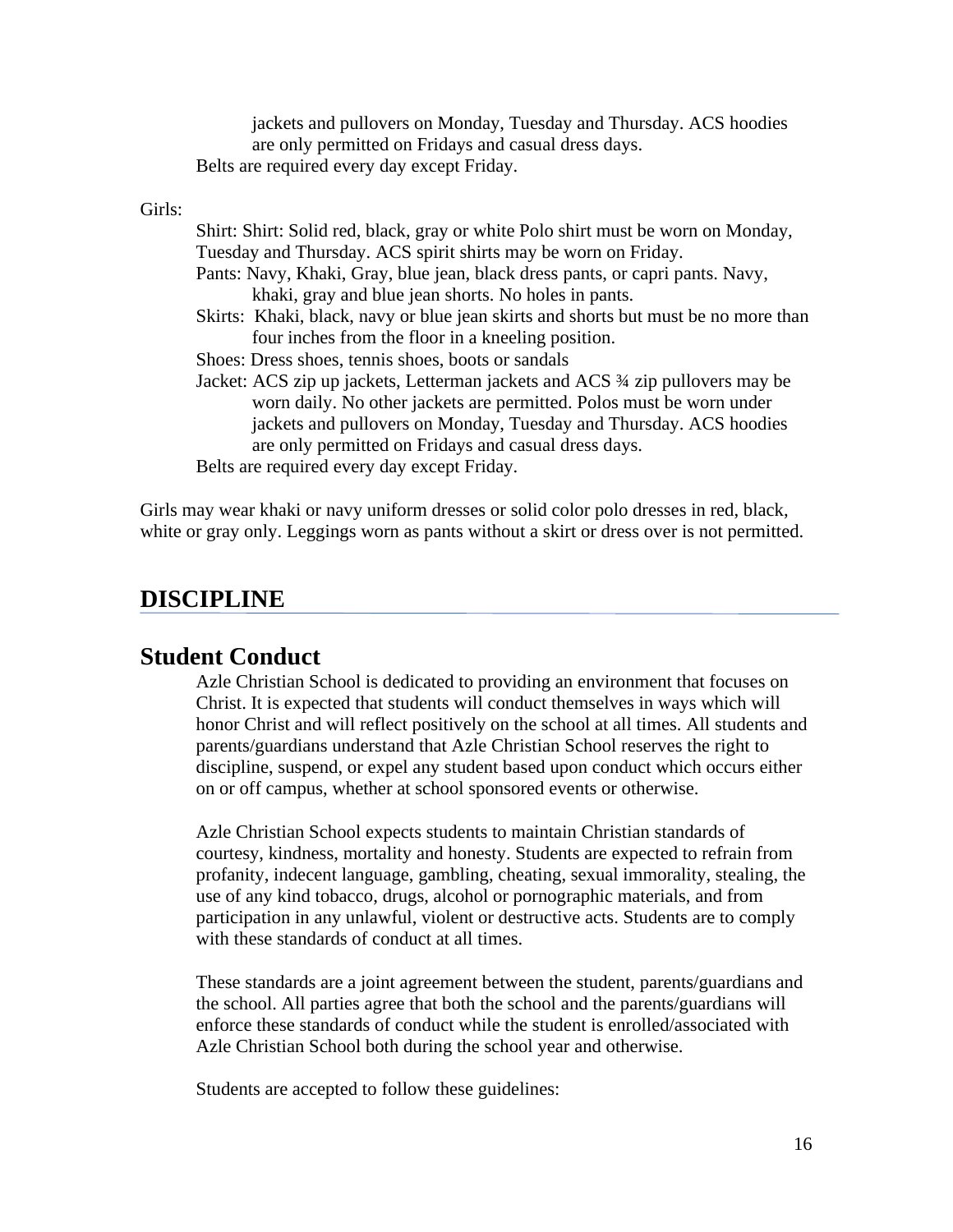- Students will considerately allow others to learn
- Students will not impede classroom instruction.
- Students will participate fully in the learning process.
- The teacher has authority to maintain discipline in the classroom.

Offenses resulting in **mandatory** disciplinary action of either in school suspension, suspension, or dismissal, depending on the severity of the offense, for the first offense, includes but is not limited to:

- Use/possession of illegal substance.
- Use/possession of tobacco or the use possession of electronic cigarettes.
- Use/possession of alcohol.
- Possession of a weapon as determined by the principal.
- Sexual Harassment. \*
- The willful display or distribution of pornographic images or videos.
- Engaging in premarital sexual activity.

Other offenses resulting in disciplinary action, up to and including dismissal, for the first offense, includes but is not limited to:

- Gambling.
- Profane or vulgar language.
- Truancy or leaving school without permission.
- Altercations, verbal and physical.
- Deliberate and/or repeated classroom disruptions.
- Harassment/Bullying.\*\*
- Theft.
- Vandalism.
- Disrespect.
- Falsification of documents.
- Cheating.
- Unauthorized use of electronic devices.
- The willful display of any social media of inappropriate material that could include, pornographic images, profanity, pictures that represent or indicate a violation of the Azle Christian School Parent and Student Handbook.
- The behavior of Azle Christian School students while off-campus, including holidays and summer break, is expected to be exemplary. Violations of the Azle Christian School Parent and Student Handbook or other behavior that is not a positive representation of Azle Christian School that occur during these breaks may affect initial or continued enrollment.

Students who voluntarily come to a school official confessing a violation of the Azle Christian School Parent and Student Handbook will be eligible for disciplinary action that may not include dismissal. Repeat offenses of the same nature will be cause for dismissal.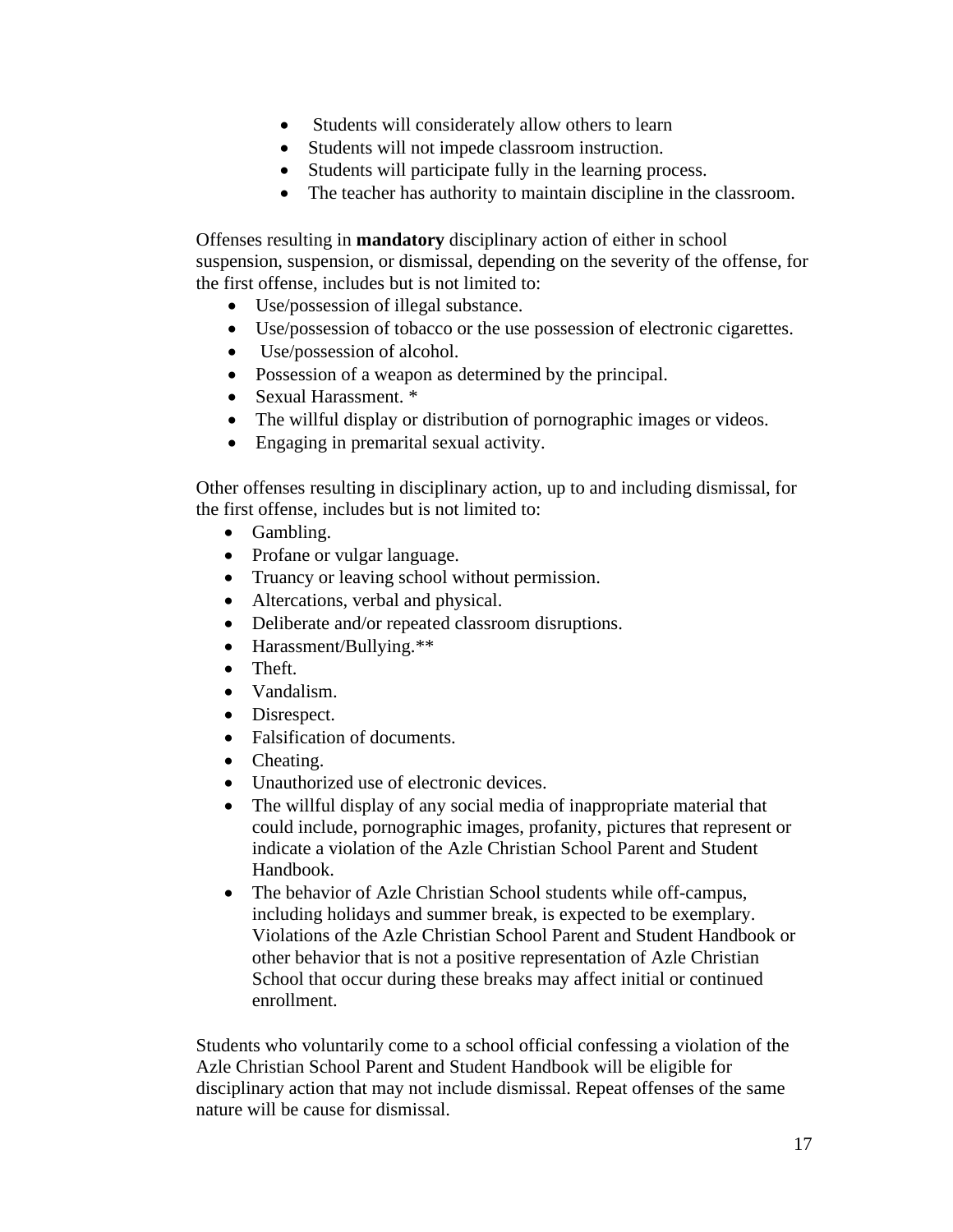If a violation of the Azle Christian School Parent and Student Handbook has been reported to Azle Christian School officials by law enforcement those students could be subject to dismissal.

\*Azle Christian School is committed to providing an environment free of sexual harassment. Examples of prohibited behavior include but are not limited to unwelcome sexual advances, requests for sexual favors, sexually motivated physical conduct, and verbal or physical conduct or communication of a sexual nature. Those who harass will be subject to disciplinary consequences up to and including dismissal for the first offense. The assigning of a disciplinary consequence is at the discretion of the Principal. Furthermore, the sufficiency of any evidence regarding harassment is left to the discretion of the Principal.

**\*\*** Bullying includes the initiation or participation in intimidation by name calling, using racial or ethnic slurs, making derogatory statements, or threatening physical violence. Azle Christian School students will not engage in bullying one another; furthermore, no student shall encourage, permit, or assist any other person in bullying.

Harassment also includes references to one's physical appearance, religion, race, sex, or ethnic origin. A substantiated charge of bullying will result in disciplinary action up to and including dismissal. The Principal or designee has the discretion to decide if a student's actions or words constitute bullying.

**\*\*\*** Students may possess personal electronic communications devices including, but not limited to, cell phones, IPads, etc., during the school day only if the devices remain turned off and in their backpack during the school day.

If an electronic device is seen, heard, or used during class or other school events such as chapel, the electronic device will be confiscated, turned in to the office and the student will have the device returned to them at the end of the school day. The Principal reserves the right to assign further disciplinary consequences if warranted.

#### **ILLEGAL SUBSTANCE ABUSE POLICY**

No student shall possess, use, transmit, or be under the influence of any narcotic drug, hallucinogenic, amphetamine, barbiturate, marijuana, alcoholic beverage, or other intoxicant. No student shall possess, use, transmit, or be under the influence of an illegal drug substitute, herbal smoking blends, synthetic drugs. These include, but are not limited to K2 and Spice. The same applies to the selling, or transferring of alcohol, drugs, drug related paraphernalia or other illegal substances. Such activity will not be tolerated and will result in disciplinary action up to and including dismissal. The specific discipline will be assigned at the discretion of the Principal. The school will notify appropriate law enforcement officials of possession, distribution, or use of illegal substances by students to the extent that the school, upon advice of its counsel, determines that it is required to do under applicable laws.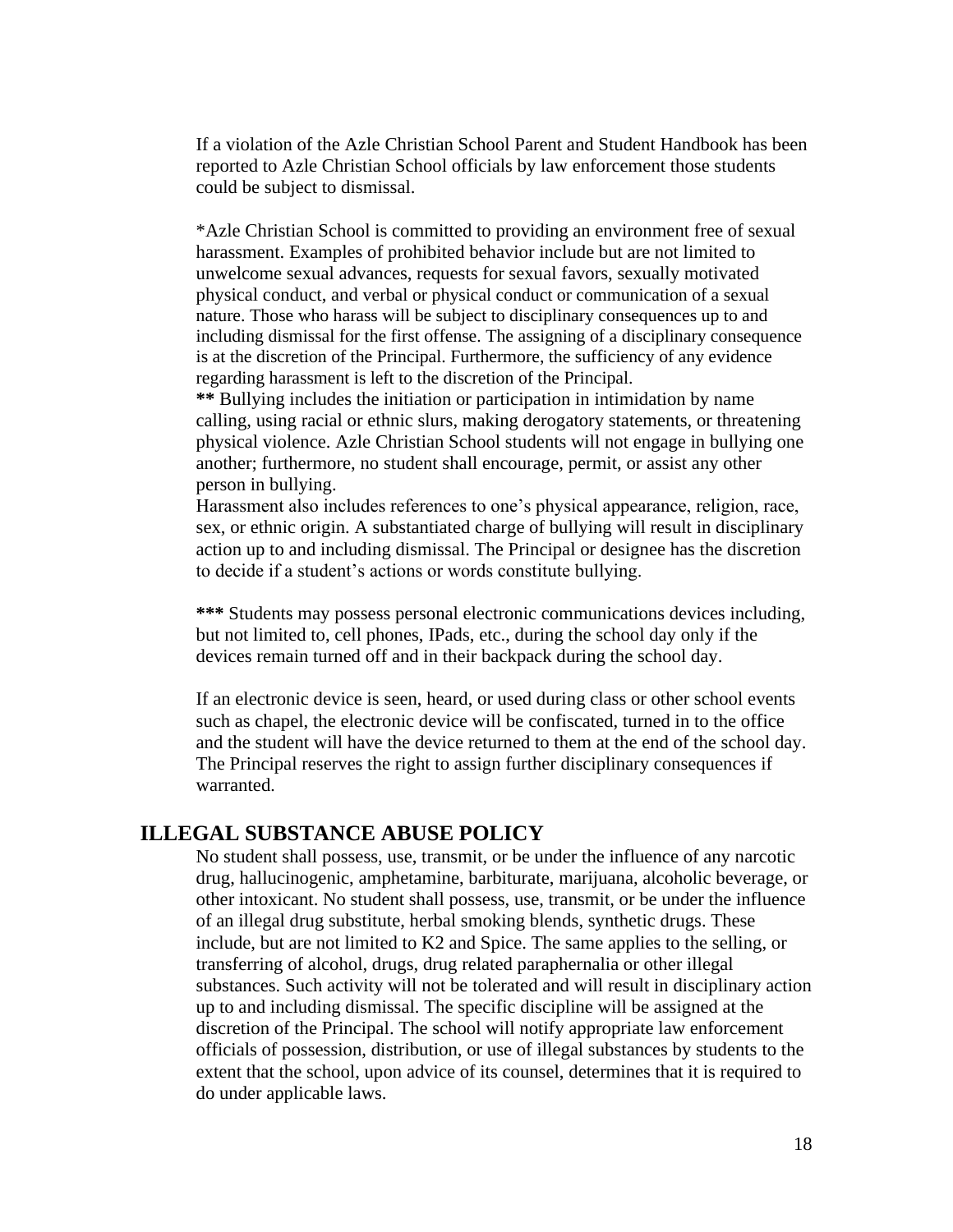Substances represented to be a drug or an alcoholic beverage shall be treated as drugs or alcohol for the purpose of student discipline.

Furthermore, if a student has knowledge of such activity on school property and fails to inform school officials, that student is subject to disciplinary action up to and including dismissal. Students' personal effects which are on school premises, including automobiles operated or parked on school premises and personal effects taken on school sponsored trips or events may be inspected.

Azle Christian School reserves the right to demand approved professional counseling and drug testing at the student's expense. Parents/guardians will be notified of results of drug testing.

Students who violate the Illegal Substance Abuse Policy for alcohol are subject to the following disciplinary action at the discretion of the Principal:

Self-Reported:

1st Violation = 2-Day Suspension 2nd Violation  $= 5$ -Day suspension  $+$  Counseling at parent's expense 3rd Violation = Dismissal

Non Self-Reported:

1st Violation  $= 5$ -Day Suspension  $+$  Counseling at parent's expense 2nd Violation = Dismissal

### **SOCIAL MEDIA**

Azle Christian School recognizes the popularity of social networking sites. Students using and/or participating in any online Internet communities will be held responsible for information transferred between themselves and others and all other information posted. This responsibility extends to, but is not limited to all social media, personal homepages, instant messages, chat rooms, and other postings on the Internet. Students should take extreme caution when posting on such sites. All postings should positively represent the person posting. Students are representatives of Azle Christian School and must recognize that all postings should be a positive reflection on our school, the employees, and other students and their families. What is posted in the form of words and pictures should represent a person who is in subjection to Jesus Christ as their Lord. These guidelines apply during the school year and at times when school is not in session including our summer break.

Students are especially cautioned against using electronic devices to take pictures or videos of teachers, other staff, or students and posting them on social media websites. Students who post such media will be subject to disciplinary action up to dismissal.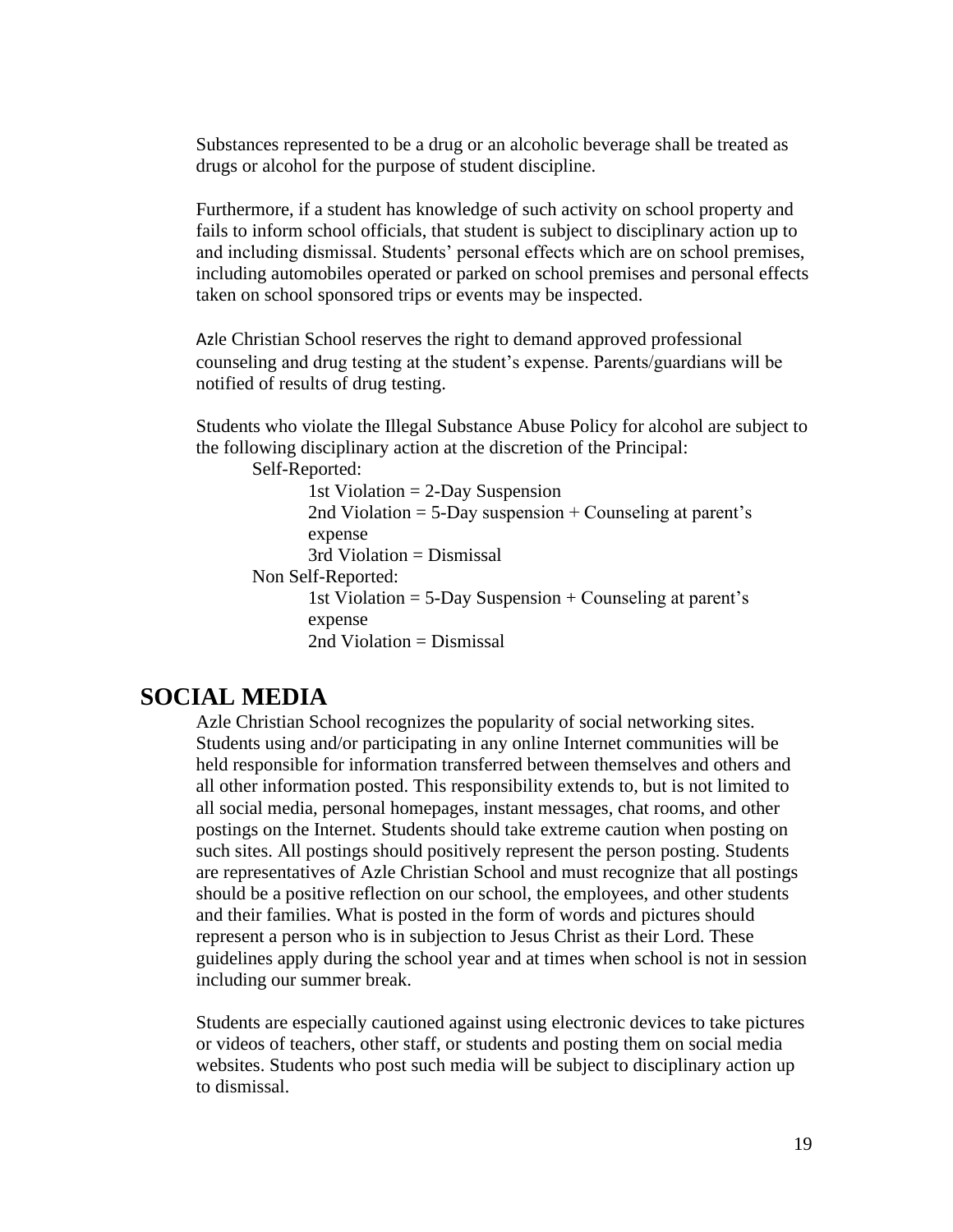# **CELL PHONES/ELECTRONIC DEVICE**

In general, Azle Christian School is a cell phone free zone during the school day (8:00 a.m. - 3:10 p.m.). However, because of increased dependence on cell phones for important communication, limited access will be allowed during lunch. If such use creates a problem, the administration reserves the right to revoke this privilege or take away the device until the end of the school day. Cell phones are not to be seen, heard, or utilized during class at any time unless specific approval is given by an administrator or teacher. Consequences for violation of ACS electronic device policy are listed below. Azle Christian School is not liable or responsible for a student's personal property.

- 1<sup>st</sup> Violation: Staff will confiscate the cell phone/electronic device and turn it into the front office. It will be released to the student at the end of the school day.
- $\bullet$   $2<sup>nd</sup>$  Violation: Staff will confiscate the cell phone/electronic device and turn it into the front office. It will be released to the students' parent/guardian at the end of the school day. A \$25 fee will be charged.
- $\bullet$  3<sup>rd</sup> Violation and beyond: Staff will confiscate the cell phone/electronic device and turn it into the front office. It will be released to the students' parent/guardian at the end of the school day. A \$50 fee will be charged.

### **MESSAGES**

In order to prevent classroom interruptions, only EMERGENCY MESSAGES, as determined by the administration, will be delivered to students. The delivery of gifts or flowers will be held in the attendance office and distributed at the end of the day.

# **INTERNET**

Many sites on the Internet can be potentially dangerous. Azle Christian School makes every effort to block these sites by using security software loaded onto each device. The Internet filter system used by Azle Christian School is stringent and blocks access to nearly all inappropriate Internet sites. Students are in violation of school policy if they access these sites through proxies or deactivate or bypass the security software.

Students caught tampering with or bypassing the filtering systems are subject to disciplinary action including but not limited to suspension and dismissal. Internet usage for any purpose other than for the completion of school assignments, college or career planning or other appropriate educational activities is inappropriate.

Any parent/guardian wishing to restrict their children's access to any Azle Christian School's Online Services will provide this restriction request in writing.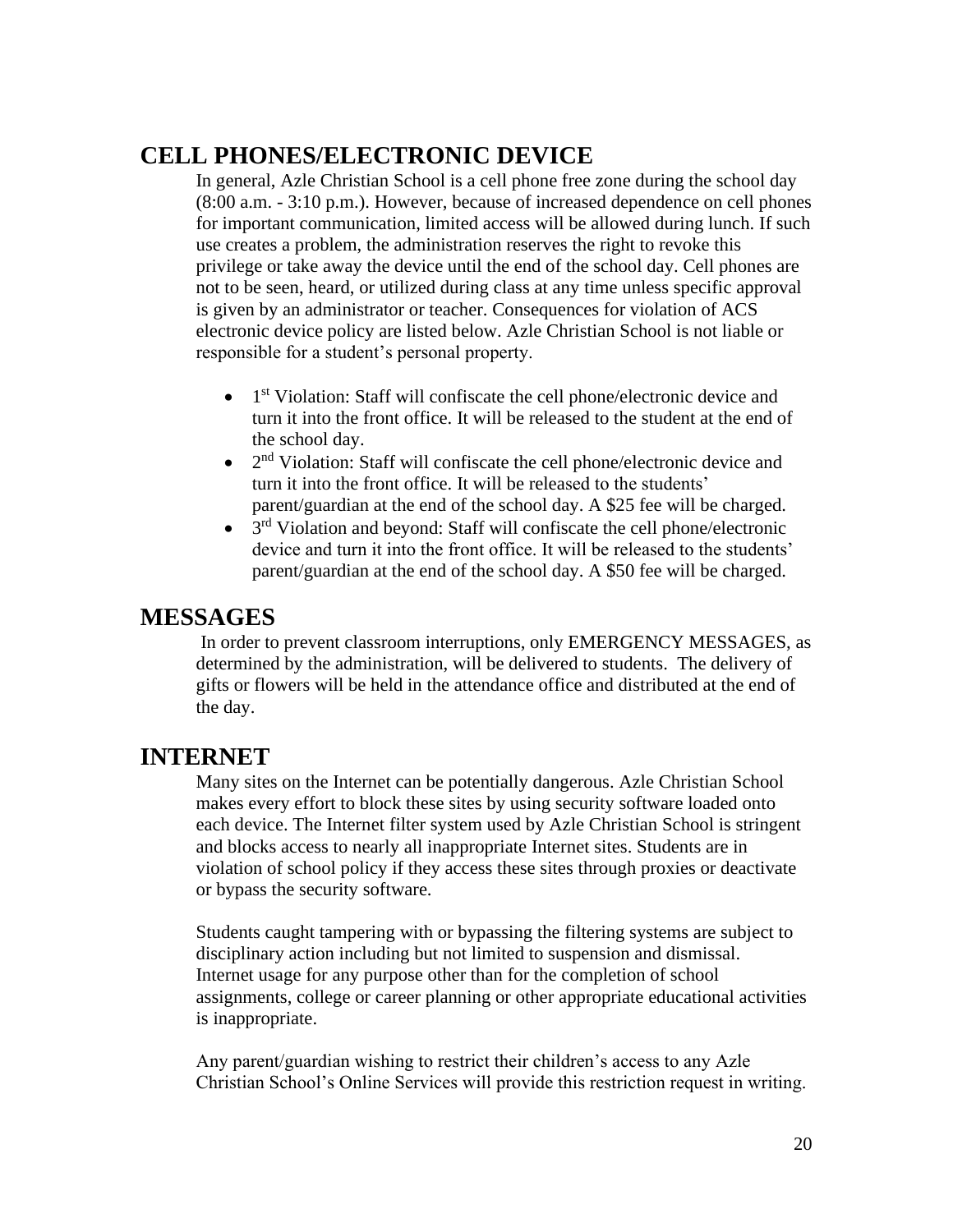Parents/guardians will assume responsibility for imposing restrictions only on their own children.

### **Expectations**

- The student in whose name a system account and/or device is issued will be responsible at all times for its appropriate care and use.
- Students are responsible for their ethical and educational use of the computer online services at Azle Christian School.
- Although the School has an Internet safety plan in place, students are expected to notify a staff member whenever they come across information or messages that are inappropriate, dangerous, threatening, or make them feel uncomfortable.
- Students who identify or know about a security problem are expected to convey the details to their teacher without discussing it with other students.
- All users are expected to follow existing copyright laws. Copyright guidelines are posted and/or available in the library of each campus.
- Sound will be muted at all times unless permission is obtained from the teacher for instructional purposes.

#### **Unacceptable Conduct (includes but is not limited to the following)**

- Transmitting or using any material, which is in violation of any federal or state law, is prohibited. This includes, but is not limited to, confidential information, copyrighted material, license or contract violations, inappropriate materials, threatening or obscene material, viruses, hacking, and host file sharing violations.
- Attempting to copy, alter, or use data, the configuration of a computer, files, password, account, ID, or device of another user without the consent of the individual, campus administrator, or technology staff member.
- Vandalizing, gaining unauthorized access to, or tampering with equipment, programs, files, software, system performance or other components of a device or network.
- Causing congestions on the network or interfering with the work of others by intentionally wasting resources. This includes but is not limited to chain letters, broadcasting messages to groups or individuals, and real-time music.
- Falsifying permission, authorization or identification documents.
- Accessing or exploring online locations or materials that do not support the curriculum and/or are not appropriate for school assignments such as, but not limited to, pornographic sites.
- Using the device or network for financial or commercial gain, advertising, or political lobbying.

Azle Christian School cooperates fully with local, state and federal officials in any investigation concerning or relating to violations of computer crime laws. The Texas Open Records Act governs contents of email and network communications; proper authorities will be given access to their content. Violation of local, state or federal law, including the Texas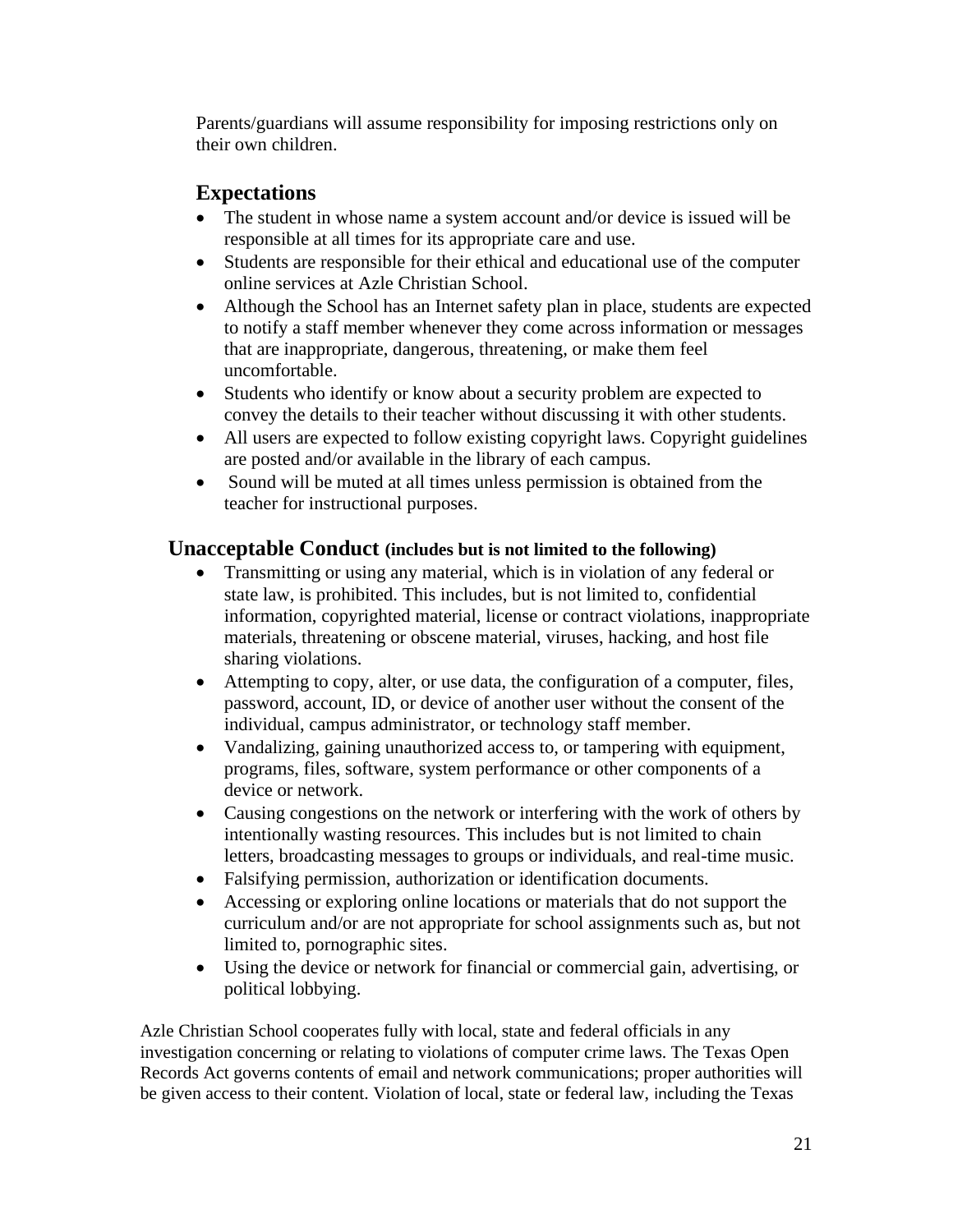Penal Code, Computer Crimes, and Chapter 33 will result in criminal prosecution and/or disciplinary action by Azle Christian School.

# **Conduct Grades**

Conduct grades shall reflect E-S-N-U grading system:

- Excellent- student's behavior and attitude continuously exceed the teacher's expectations.
- Satisfactory- student's behavior and attitude continuously meet the teacher's expectations.
- Needs Improvement- student's behavior and attitude do not continuously meet the teacher's expectations. Two "Ns" will result in the student being ineligible to participate in extra-curricular activities.
- Unsatisfactory- student's behavior and attitude consistently and repeatedly fail to meet

# **Release of students**

Only a child's parent or those persons whose names are on the registration forms in the office will be allowed to pick up a child. Identification will be required of a person other than the parent. If a parent, relative, or friend other than the custodial parent picks up the child either at the end of the day or during school hours, please let the school office know in writing who that person will be. If it is an emergency situation, please call the school office and inform them of who will be picking the child up.

# **Procedures for release during school hours**

If the child is being picked up during the school hours, the parent or authorized person picking the child up must sign the child out in the school office. Anyone picking up a student whether the custodial parent or another person, they must come to the school office and ask the office staff to get the student from class.

 It will also be necessary to sign the student in, should the student return back to school that same day.

 No student under the age of 18 will be allowed to sign themselves out of school. Parents must inform the school office if other arrangements are to be made.

# **School hours:**

Elementary (Prekindergarten- 6<sup>th</sup> grade)

 Tardy bell will ring at 8:00 am Dismissal at 3:15 pm

Secondary  $(7<sup>th</sup> grade-12<sup>th</sup> grade)$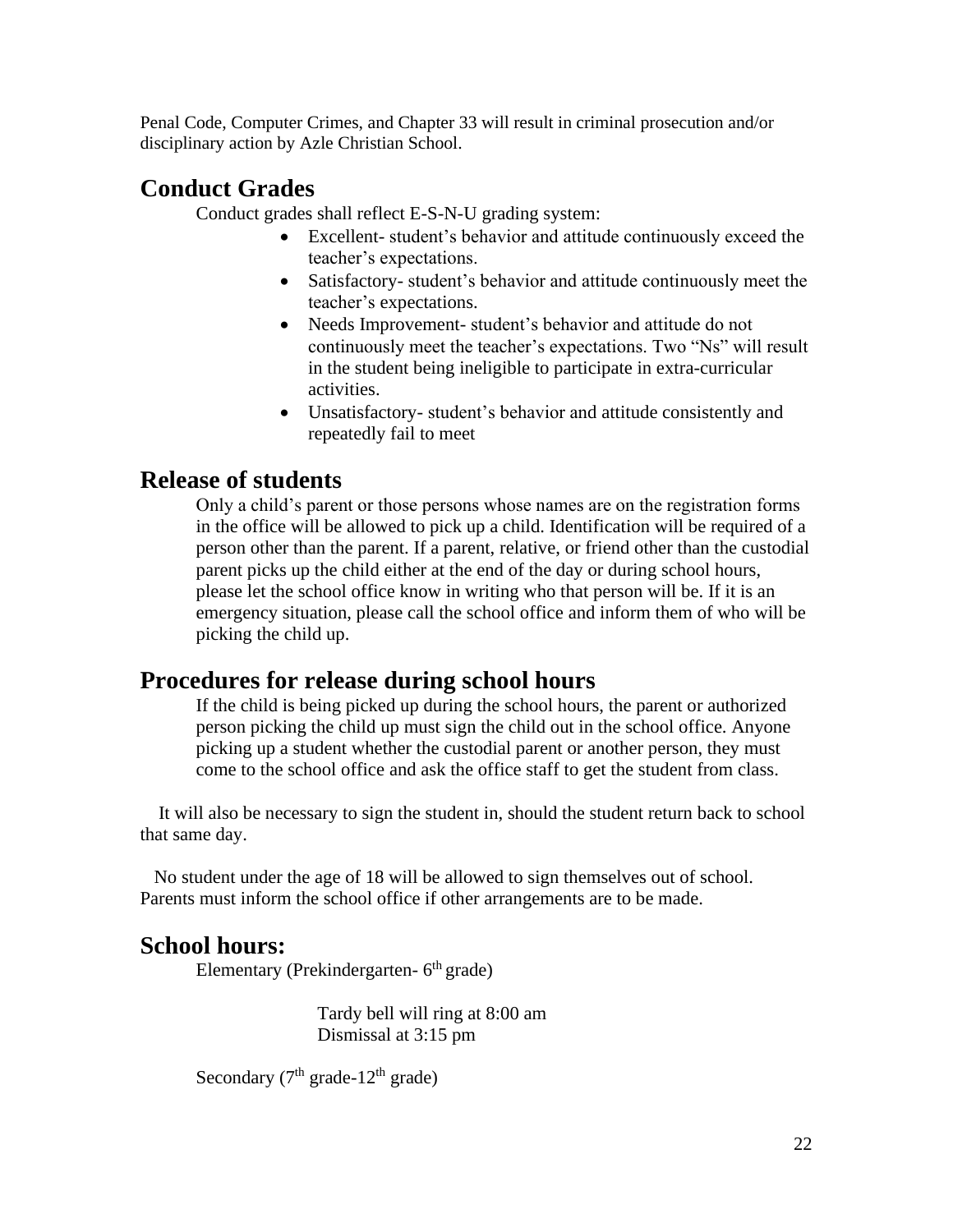Tardy bell will ring at 8:00 am Dismissal at 3:30 pm

Students are not permitted to be dropped off before 7:30am. Students will remain in the court until 7:50am.

# **TARDY POLICY**

- Each student is allowed one unexcused tardy per class each six-week grading period without penalty. On the second and third unexcused tardies, the teacher may assign a disciplinary consequence.
- Upon the fourth unexcused tardy and for every subsequent unexcused tardy, the student is referred to the office and will be assigned Saturday school. If your student is assigned to Saturday school they will be required to pay a \$20 fee (this fee will be charged at every Saturday school assigned)
- The teacher keeps records of tardies, and he/she is the final authority in this regard.
- Tardies are unexcused unless considered excused by a member of the school staff due to extenuating circumstance beyond the student's control.
- A student is considered tardy if he/she enters the classroom at or after the tardy bell rings.
- The staff records an absence if the student is more than 20 minutes late.

# **EARLY DISMISSAL POLICY**

Any student leaving early before 2:30 p.m. must be signed out by an adult in the office. Students will not be able to leave early after 2:30 p.m. Parents/Guardians will have to wait in the designated car line any time after 2:30 p.m.

If a student leaves school prior to 10:00 a.m., and does not return, they will be counted absent for the day.

Students present for any part of the school day are responsible for turning in assignments due on that day whether or not they attend the specific class in which the assignment is due.

# **ABSENCE POLICY**

Absences are considered **excused** for personal illness, illness or death in the immediate family, emergency medical or dental attention, and written requests approved in advance by the Principal. Absences are excused only if a parent/guardian has sent a note or has contacted the school to report one of these reasons. Excused absences count toward a student's total absences.

Absences are considered **unexcused** if a parent/guardian does not send a note and if they absence does not fall within the criteria listed above. When a note is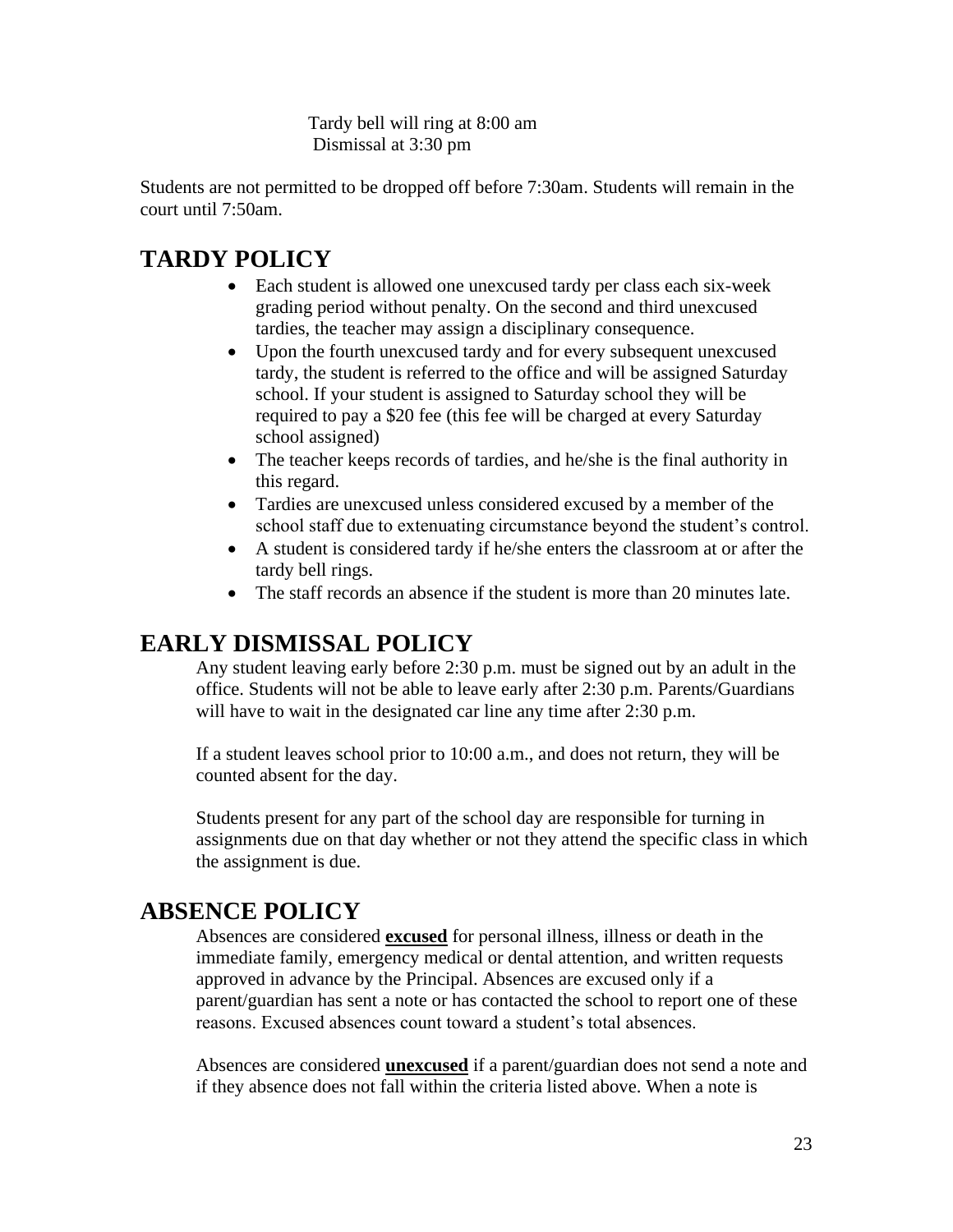supplied (during the allowable time period), the absence can be changed to excused absence (AE).

The following procedures will be adhered to in regard to absences:

- Upon returning to school from an absence, a student will report to the attendance clerk/receptionist and present a note signed by the student's parent/guardian or doctor giving the reason for the absence.
- Students are responsible for initiating and completing all work done during an unplanned excused absence within a timetable of one day of make-up for each day of absence. In the event that a student is absent from a class on the day that a major project is due or a scheduled test is administered, and he/she reports to school later in the same day, the project or test must be completed that same day or a grade of a zero will be entered. This also applies to work missed because of school-sponsored activities.
- Assignments, projects, and tests that were assigned prior to an absence will be due upon the student's return to school.
- Students present for any part of the school day are responsible to turn in assignments due on that day, whether or not they attend the specific class in which the assignment is due.
- For major, long-term assignments such as research papers, etc., teachers, with advanced notice to students, can require a "no exceptions" turn-in policy. In this case, students are expected to get the assignment to school on its due date even if absent on that day.
- Students participating in extra-curricular activities that miss class due to participation will not be allowed extra time to complete their assignments and are responsible for any assignments made during their absence. Assignments, tests, etc., are expected to be due upon the student's return to class.
- Each year, students shall be allowed up to five absences for family, educational, or recreational travel provided that such absences are requested in writing and approved prior to the absence. **These days will not be excused during six-week tests or semester tests.** All assignments are due upon return to class. Please take into consideration your child's educational wellbeing and refrain from allowing your child to miss class unnecessarily. Any exceptions to this will be at the discretion of the Principal.
- In order to receive credit in a class, a student must be in attendance 90% of the school days during each semester (no more than nine absences per semester, per class, and this includes excused and unexcused absences.) Once a student receives the tenth absence in any class period, the student will be required to meet with the campus attendance committee and is subject to being denied credit for the class(es) in which the absences occurred. The Attendance Committee and/or Principal will make the final decision to determine the granting of credit in all cases.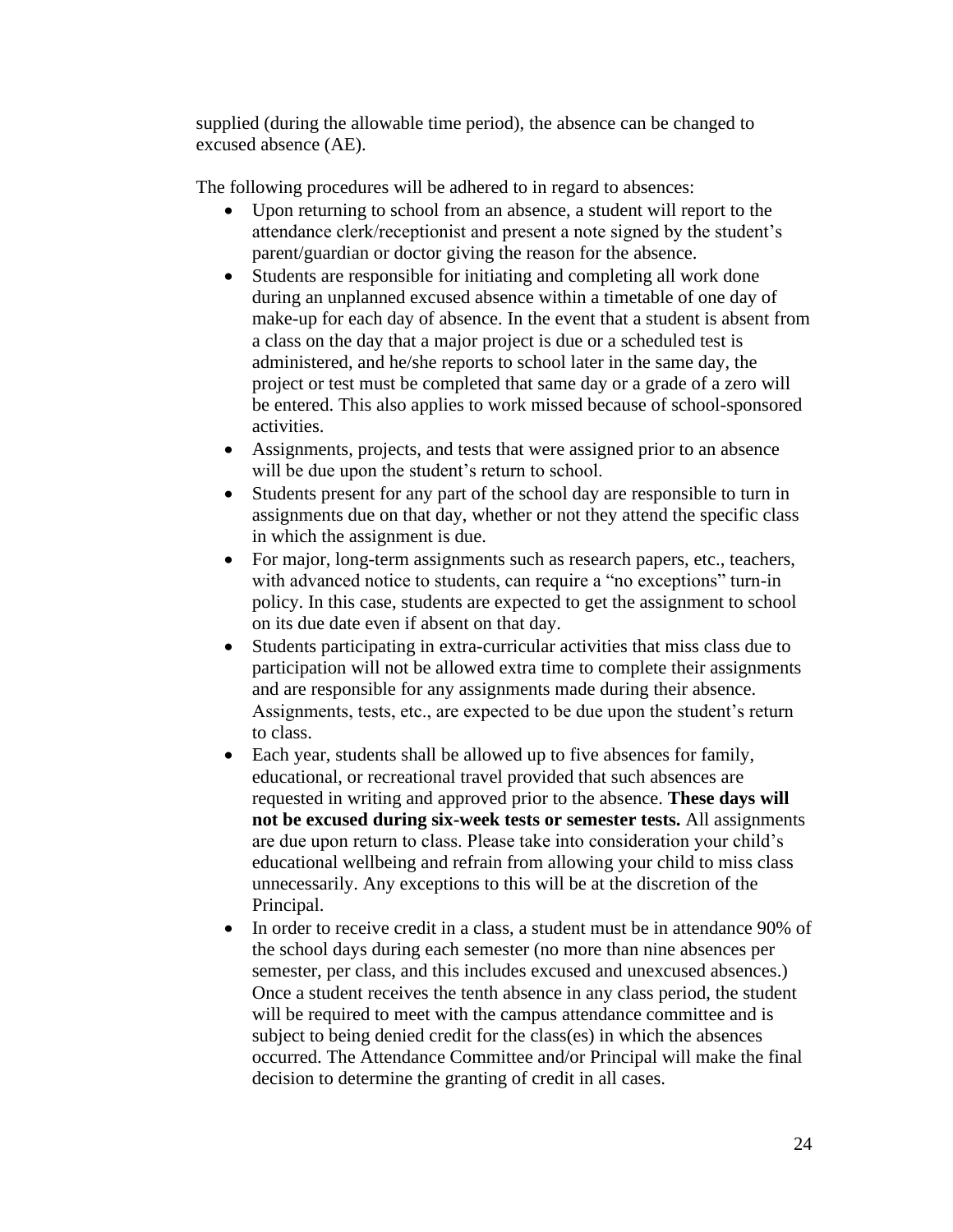- o Elementary attendance is taken at 10 am each day. If a student arrives after 10am, without a doctor's note, they will not be counted present.
- $\circ$  7<sup>th</sup>-12<sup>th</sup> grade students' attendance is taken per class period.
- Attendance Probation may be assigned if a student does not meet the attendance requirements of Azle Christian School. Once on probation, a note from a medical professional will be required to excuse absences and tardies to school. Students may also be restricted from participation in extra-curricular activities. Students with ongoing attendance issues may be asked to withdraw.
- All students who fail to attend 90% of the time will have the opportunity to appeal their case to the attendance committee.

# **ATTENDANCE CAMP**

Students whose absences exceed the maximum allowed days; per the guidelines listed by the State of Texas, may be required to attendance summer attendance camp. The attendance committee will review each students' case individually. They will take in to count any medical concerns and/or documentation or extenuating circumstances that might have caused excessive absences. The committee will determine how many days the student will need to attend in order to attain course credit/grade level completion. High School students' absences will be looked at on an individual class basis. For example, a student who has missed  $1<sup>st</sup>$  period for more than the allowed 18 days may be given hours/days bases upon the absences accrued in specific classes.

# **AFTER SCHOOL SUPERVISION**

- The school day ends at 3:00 for elementary and 3:10 for Junior High and High School Students.
- The ACS after school program is for students in pre-kindergarten through  $6<sup>th</sup>$ grade. The cost is \$10 per day; this fee is in addition to tuition and fees. Students will be in the care of an ACS staff member.
- It is imperative that parents arrange for students to leave campus immediately after classes have ended each day.
- Students are NOT allowed to be in the building or any other place on the ACS campus unless they are under the direct supervision of an ACS faculty member or coach.
- The parents of unsupervised HS students will be contacted. Any unsupervised HS student found on campus after dismissal will be taken outside of the main school office to wait for his/her parent.
- *The administration and faculty are not liable for unsupervised students who remain on campus after the school day ends.*

# **SCHOOL LUNCH POLICY**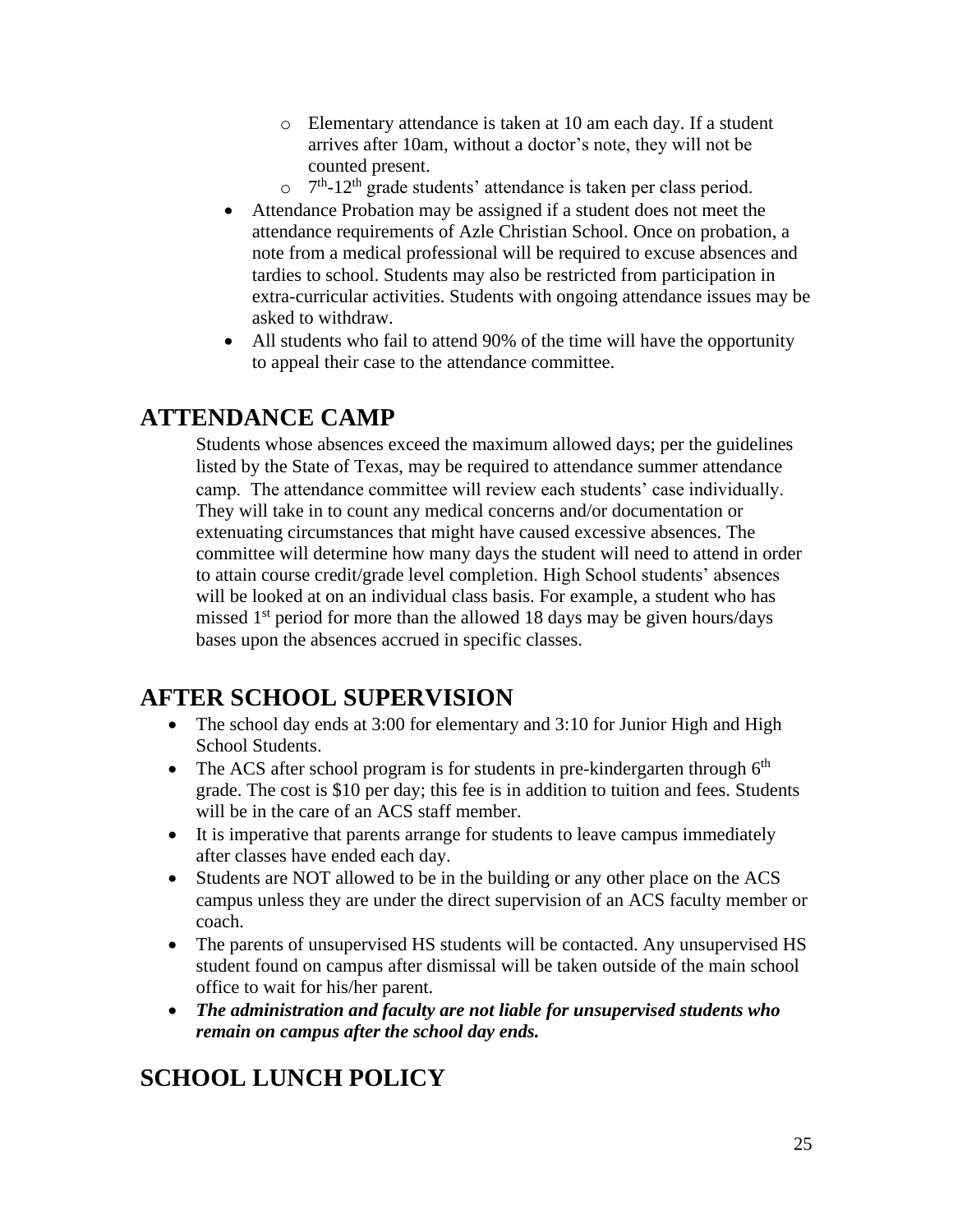Azle Christian School does not provide lunch. Students bring their own lunch. There are microwaves available in the kitchen to heat up food.

Lunches may be delivered by parents before the lunch period to the office. If you would like to have lunch with your student you must check-in at the office and get a visitor badge first.

### **DAMAGE TO SCHOOL PROPERTY**

Any damage to school/church facilities or furniture caused by a student or his or her guest will be paid for by the student. This amount will be submitted to the ACS Business office and the student's parent will be billed.

#### **VISITORS**

Parents/guardians are always welcome on our campus. Visits to individual classrooms during instructional time shall be permitted only with the Principal's approval; however, such visits will not be permitted to interfere with the delivery of instruction or disrupt the school environment.

All visitors must check in with the school office. We respectfully request all visitors including parents/guardians to maintain modest dress.

Parents/guardians will be required to check in at the front office if visiting a child for lunch.

Due to safety issues and possible allergic reactions, animals are not allowed on school grounds at any time without express permission from the Principal.

#### **VOLUNTEERS**

All Volunteers are required to fill out a Background Records Search Consent Form. Once the background search is completed and approved you will be notified by the front office. The background search renewed every two years.

#### **DOORS**

All doors will remain locked except during times when students are arriving, leaving, or moving between classes. When entering the front entrance, please press the entrance button at the front doors to be admitted into the building.

### **POLICY ON HOMEWORK**

The purpose for homework is reinforcement and drill. The responsibility for scholastic achievement is placed on the student. Should the student not complete their work assignments for that day, they will be required to take work home to complete.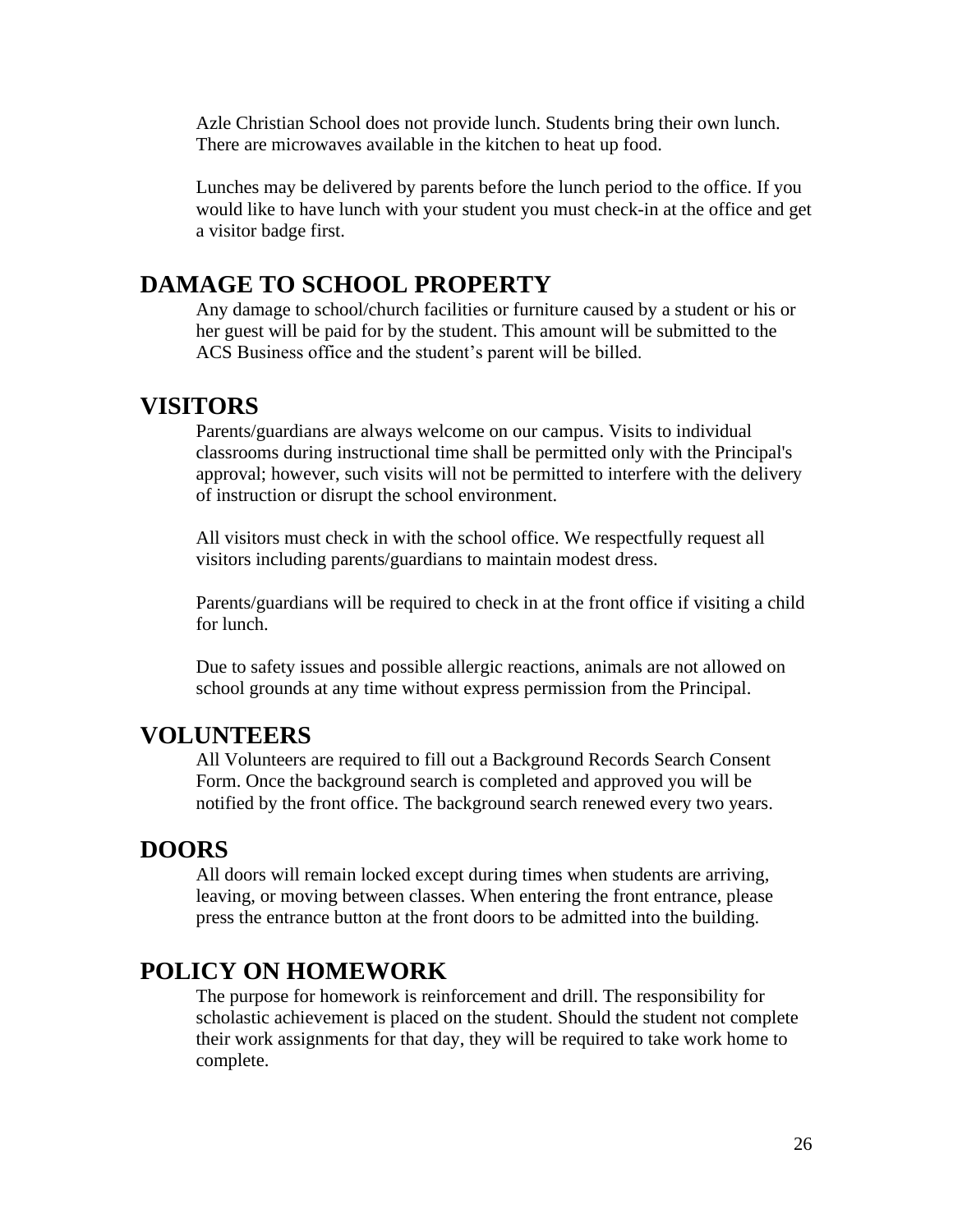# **MAKE-UP WORK**

**It is the responsibility of the student (parents of elementary students) to** make arrangements with the teacher for all work that was or will be missed for any absence. Makeup work will be due and coordinated at the teacher's convenience. For unscheduled absences (primarily illness), the student will have the same number of school days as the number missed in which to make up the missed work.

If a student is absent because of a school-sponsored co-curricular activity, any assignments, including reports, projects, and papers are due on the originally scheduled date(s). It is the student's responsibility to communicate with their teachers to ensure that this occurs. Failure to do so will result in a grade penalty to be determined by the individual instructor. In addition, the student must be prepared to make up any missed quizzes or tests immediately upon their return to that class.

# **LOST AND FOUND**

Students should bring to school only those items necessary for normal school activities. Although the school cannot be responsible for lost items, the school office will attempt to maintain an up-to-date lost and found. If at the end of a reasonable time, items have not been claimed, they will become the school's property and may be disposed at their discretion.

# **TEXTBOOKS**

#### **Issuance**

The school issues all basic classroom textbooks to the students for use during the school year. These texts remain the property of ACS and should be treated as such. Students may choose to cover their textbooks in order to protect their cover. The condition of the text will be recorded at the time of issuance and examined again at the end of the school year.

Consumable workbooks become the property of the student at the end of the year.

#### **Lost and Damaged Books**

Whenever a book is lost, it must be paid for before a replacement book is given. Payment should be given to the school office. Students will be charged replacement cost of the book. Also, fines are assessed for damage to textbooks. These fines must be paid to the school office before the student checks out on the last day of school. Academic records may be held until payment is remitted.

#### **CHILD ABUSE REPORTING**

Under Texas law, the staff and administration of Azle Christian School is obligated to report any suspected abuse that comes to their attention. The statute provides in part as the following: A person having a cause to believe that a Child's physical or mental health or welfare has been or may be adversely affected by abuse or neglect by any person shall be reported.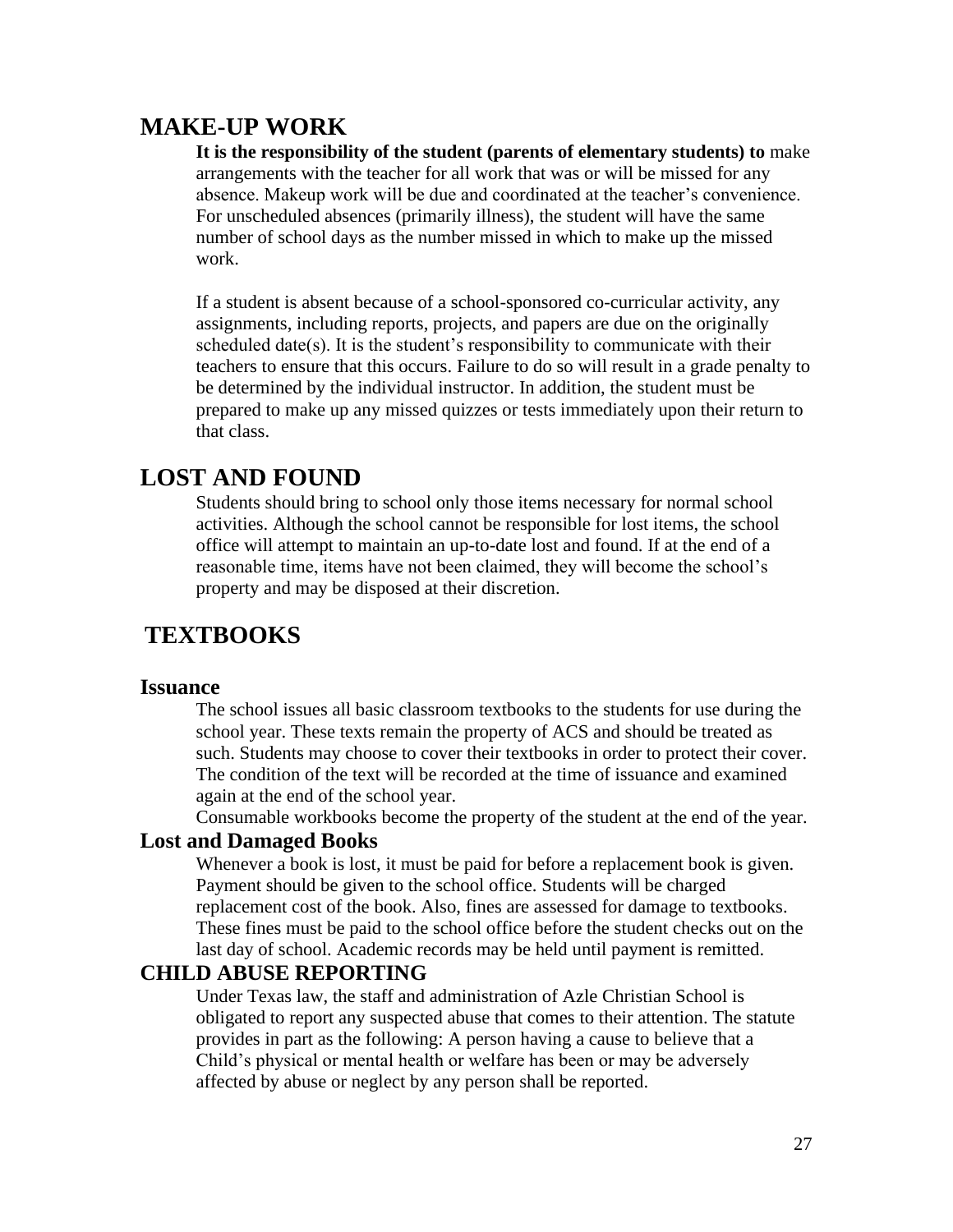At Azle Christian School, all staff is to report suspected or known cases of child abuse immediately to the administrator. At that point, the administrator will coordinate procedures needed to be followed. A final judgment by the administrator will determine whether the abuse needs to be reported to the authorities.

# **RESOLUTION OF DISAGREEMENTS**

Azle Christian School is a family that is based on the teachings and example of the Word of God, the Bible. When there is a question, concern or disagreement between the student, parent/guardian, and staff member, the policy of Azle Christian School is to follow the principle of Matthew 18:15-19.

- A parent/guardian or student who has a question, concern or disagreement with a staff member should go to that staff member and present the concern to him/her.
- A meeting should be scheduled between the two parties and should take place within a two-week period.
- If the parties involved cannot come to a satisfactory resolution, the following steps should be taken:
	- 1. Bring the issue of concern to the Principal.
	- 2. Bring the issue of concern to the Lead Pastor.

3. If, after these steps, the issue is unresolved you may appeal to the Board of Directors in writing.

NOTE: Concerns which are voiced anonymously (through letters, phone calls, etc.) cannot be dealt with by Azle Christian School staff or administration since anonymity does not allow for resolution between the parties.

God calls each of us to listen to one another's concerns and to be willing to offer God's forgiving love to one another. Your concerns and issues should never be shared with other parents/guardians, teachers, or staff members who are not directly involved in the situation.

"Let the peace of Christ rule in your hearts, since as members of one body you were called to peace." Colossians 3:15

# **ATHLETICS**

To be eligible for participation in athletics, the student must meet the following requirements:

- Good moral character including adherence to the code of conduct.
- Physical fitness (physical examination by a medical doctor before practice begins in the first sport in which the athlete participates each year).
- Academic Eligibility
- Dress Students participating in athletics shall be instructed by the coach of each respective sport regarding appropriate dress for practice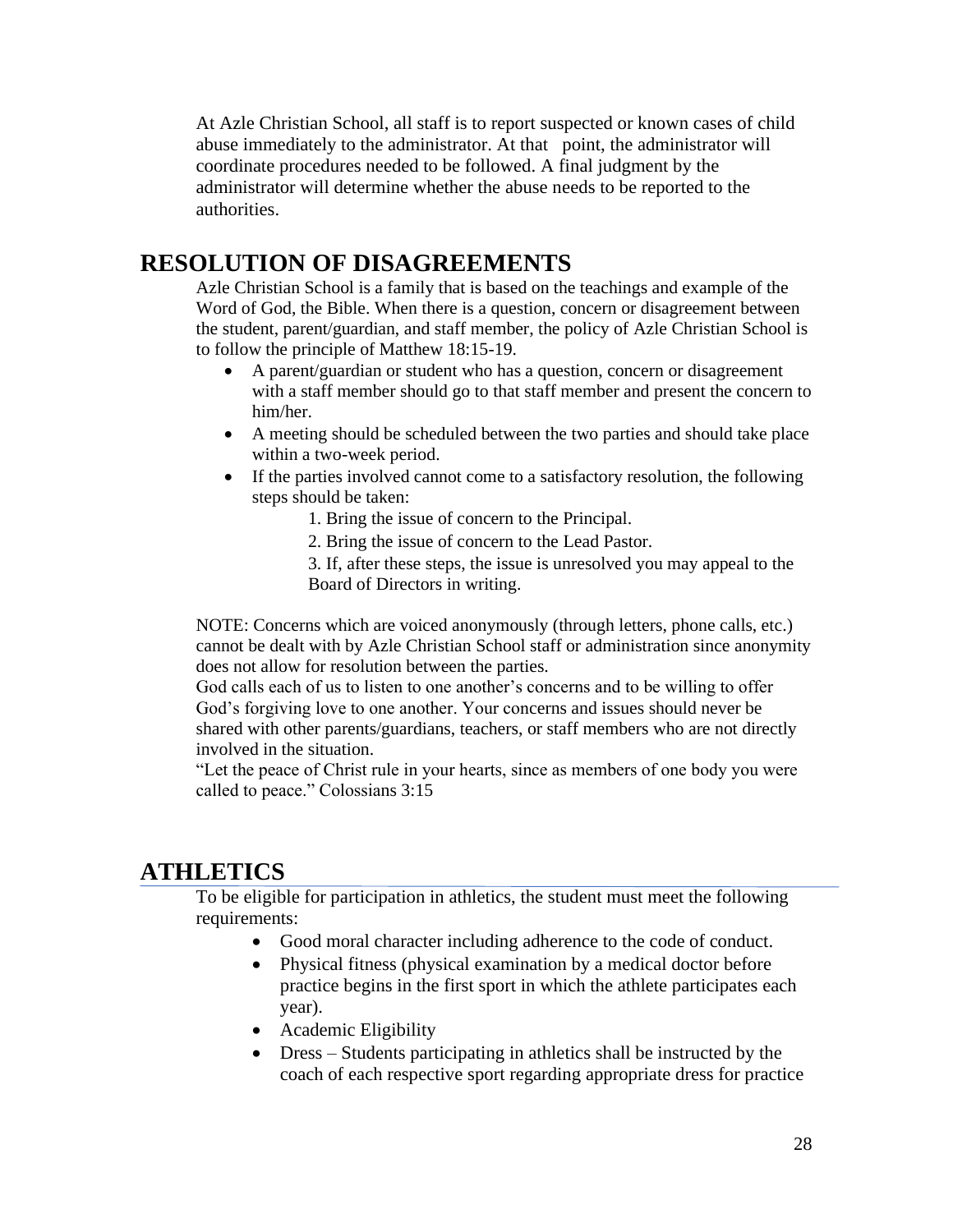and team travel. All students using the gym floor must wear acceptable basketball or tennis shoes.

Students participating in sports are required to participate in offseason.

If any athlete is forced to leave Azle Christian School for any disciplinary reason or is dismissed from or quits the sport, he/she forfeits all rights to receive an athletic award. If an athlete quits a sport after the season has begun, he/she will be ineligible to participate in further sports for the remainder of the year.

### **STUDENT COUNCIL**

Students participating in student council must demonstrate Christian character by maintaining good citizenship, respectful attitudes, and appropriate actions speech. The high school student council assists with Spirit Week, Red Ribbon Week, Homecoming, Spring Formal, and other such activities as needed.

The student council represents the student body by having representatives from each grade serve on the council. The high school student council officers and representatives will be elected each fall. To be eligible to run or serve as a class representative or student council officer, each student must have a grade of 70 or above and no conduct grade of N or U for each course at the end of the first six weeks and the most recent progress report prior to the election. A conduct grade of an N or lower or a major disciplinary offense will disqualify a student from council membership. Students desiring to be candidates must also complete an election form and be approved by the school faculty.

The administration and student council sponsors may place a student council member on probation at any time for inappropriate conduct or attitudes.

### **COLLEGE DAYS**

College days are **pre-approved**, scheduled absences. Students in grades 11 and 12 are allowed three (3) days to visit college campuses.

- **College days must be requested in writing at least 24 hours in advance**.
- These three days are **not** counted in the total number of absences. Documentation from the college visited is required. Visitation forms are available in the office.
- When college days are scheduled, **it is the student's responsibility to request assignments BEFORE missing school for the college day. The work is due upon the student's return to school.**
- **After March 1, administrative approval is required for senior college days to be excused absences. It is not recommended that**